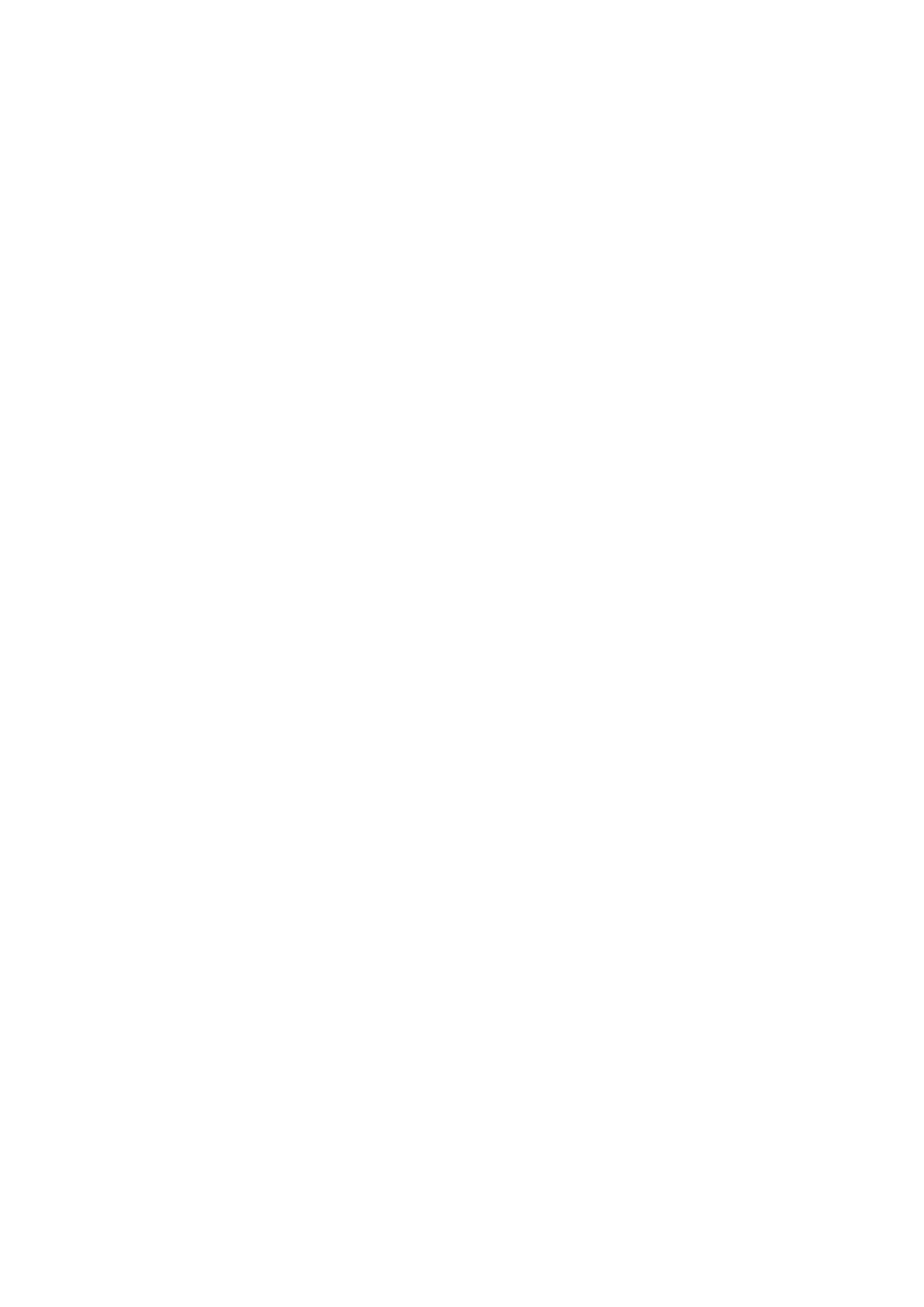# Framing Violence:

# *Conflicting Images, Identities, and Discourses*

Edited by

Banu Baybars-Hawks

Cambridge **Scholars** Publishing

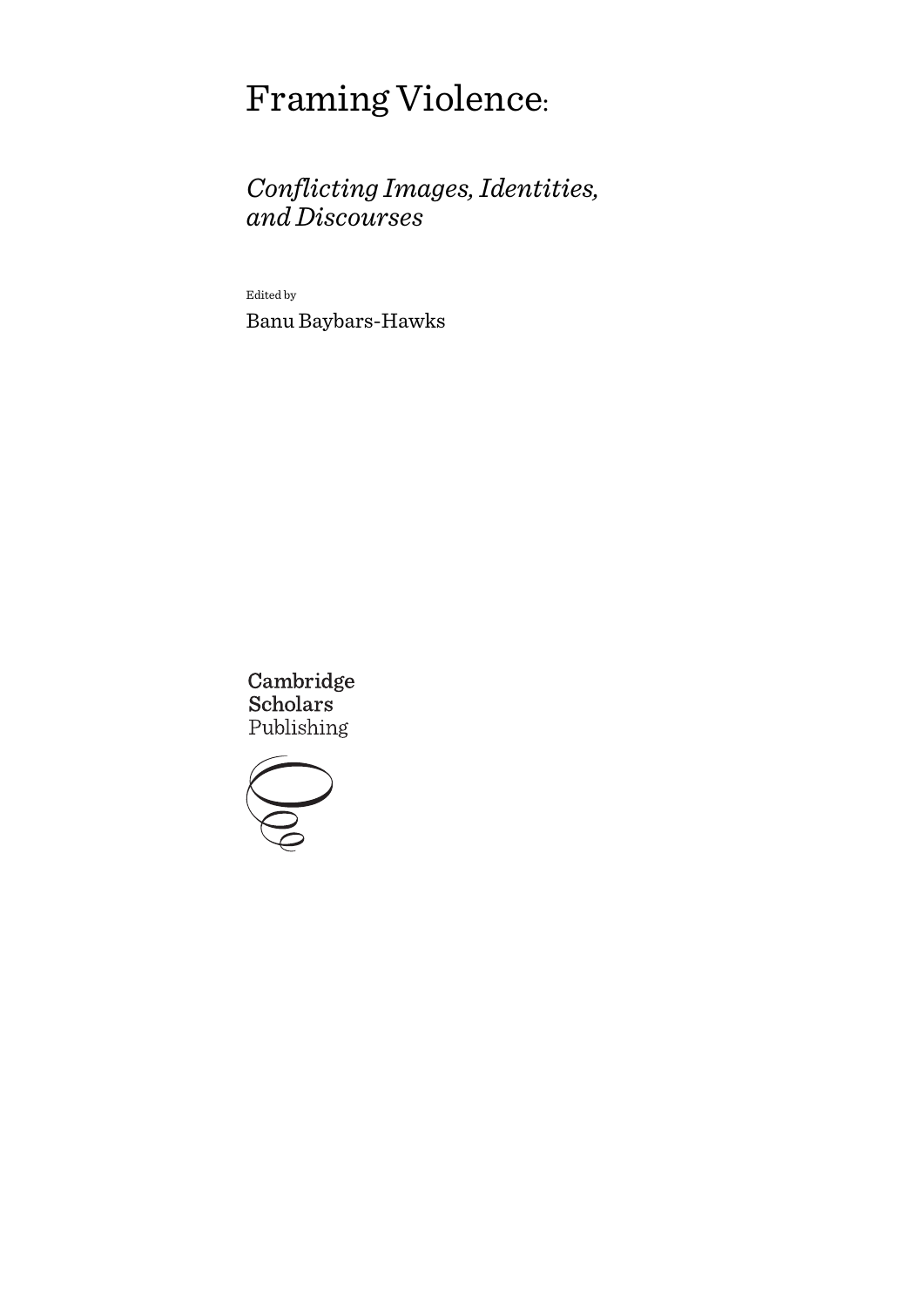Framing Violence: Conflicting Images, Identities, and Discourses

Edited by Banu Baybars-Hawks

This book first published 2016

Cambridge Scholars Publishing

Lady Stephenson Library, Newcastle upon Tyne, NE6 2PA, UK

British Library Cataloguing in Publication Data A catalogue record for this book is available from the British Library

Copyright © 2016 by Banu Baybars-Hawks and contributors

All rights for this book reserved. No part of this book may be reproduced, stored in a retrieval system, or transmitted, in any form or by any means, electronic, mechanical, photocopying, recording or otherwise, without the prior permission of the copyright owner.

ISBN (10): 1-4438-9948-8 ISBN (13): 978-1-4438-9948-2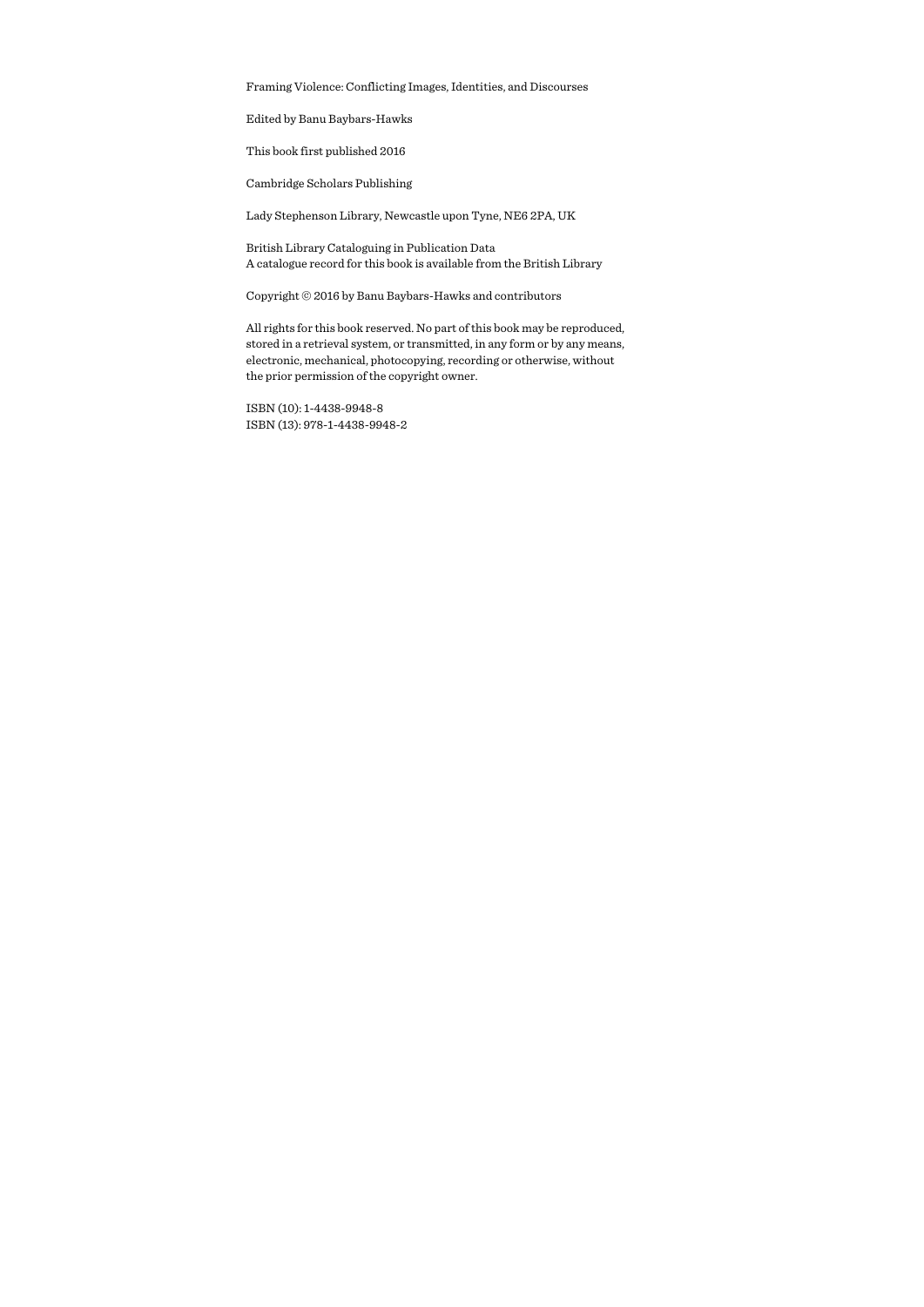*This book is dedicated to the loving memory of my father, Necdet BAYBARS… 27.04.1936 – 24.07.2016* 

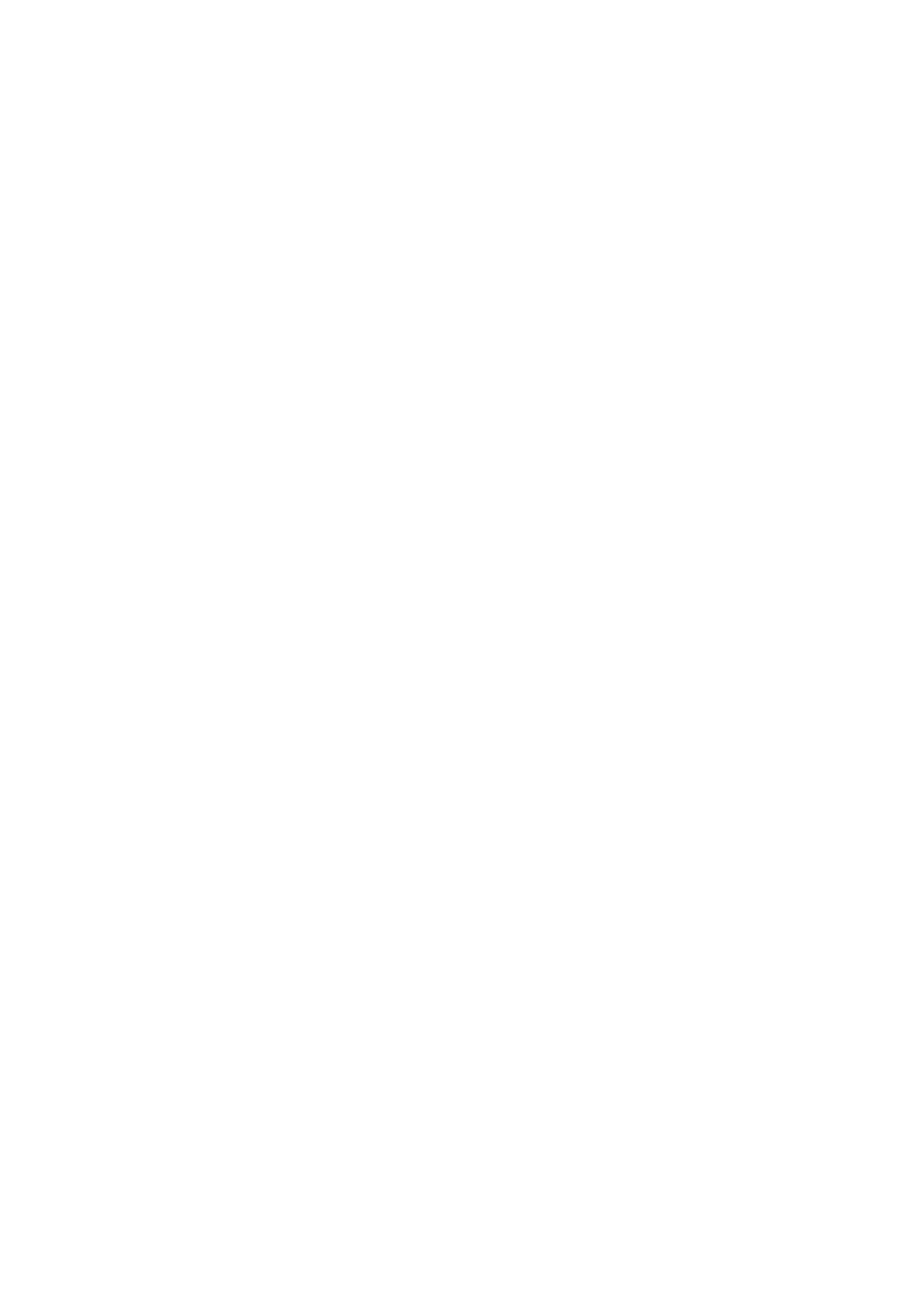# TABLE OF CONTENTS

| Framing Decentralized, Individualized and Mediatized Violence<br>in the 21st Century<br>Sarphan Uzunoğlu and Banu Baybars-Hawks |  |
|---------------------------------------------------------------------------------------------------------------------------------|--|
| Part I. Framing Violence and Conflict in Pop Culture                                                                            |  |
| Vicarious Violence: Fear of Occupation and Gendered Consumption<br>of Turkish Soap Operas<br>Çağrı Yalkın                       |  |
| 25<br>Outmoded Evils: A Longitudinal Analysis on the Arab-as-Villain<br>in Post-9/11 American Action Cinema<br>Lennart Soberon  |  |
| Evil, Necessary and Otherwise: Narratives of Terrorist Violence<br>in Popular Culture<br>Liam Harte                             |  |
| Legitimacy at 24 Fps: How Zero Dark Thirty Negotiates the Death<br>of the Other<br>Charlotte W. Bence                           |  |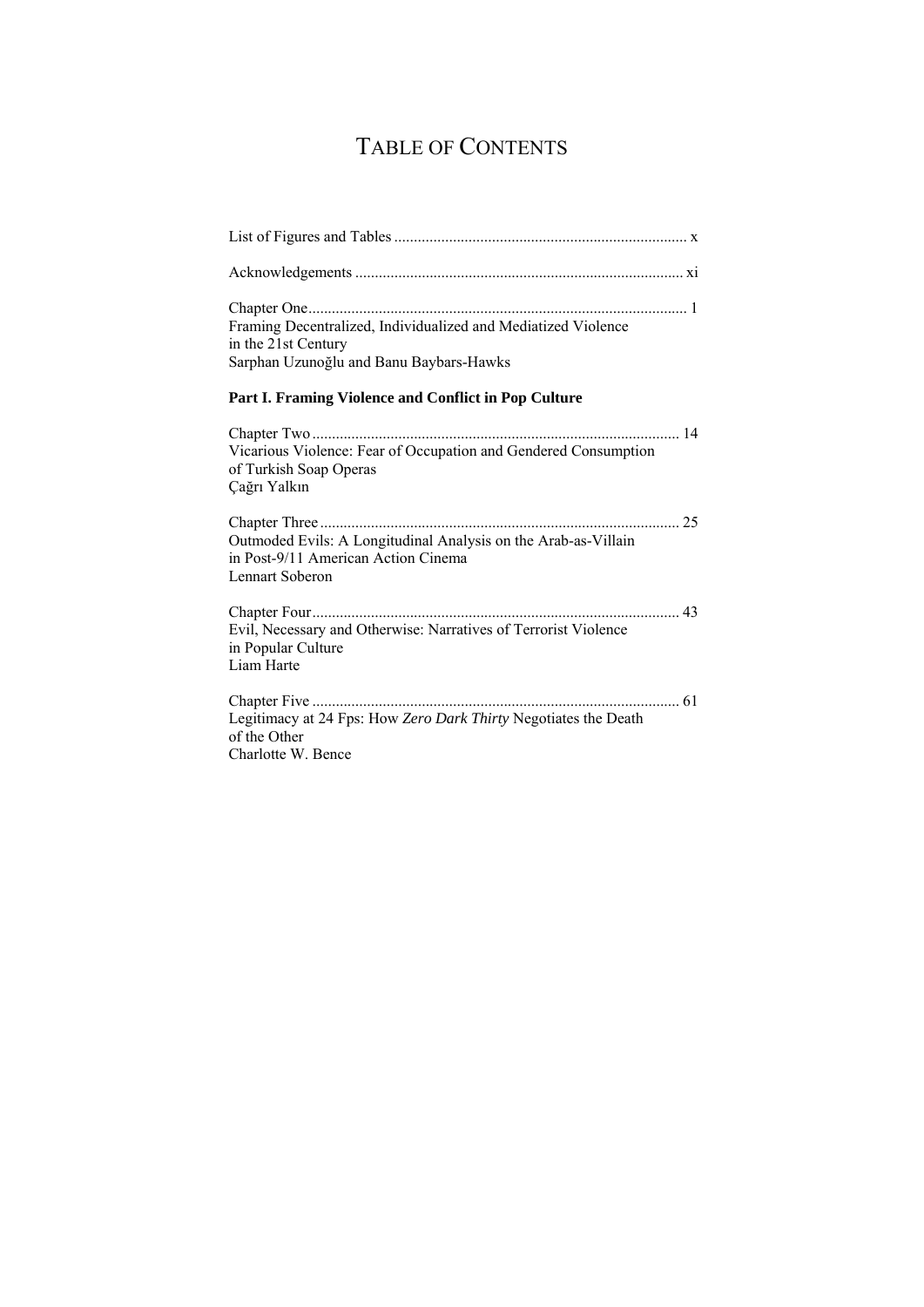### **Part 2. Framing Violence and Identity in Legal Structures and the Media**

| The Future of Law: Escalating Conflicts and Country Perspectives<br><b>Banu Baybars-Hawks</b> |    |
|-----------------------------------------------------------------------------------------------|----|
|                                                                                               |    |
|                                                                                               | 94 |
| From "Economic Consequences" to the "Personal Impact" Frame:                                  |    |
| Representation of Turkey in the German Media                                                  |    |
| Ebru Turhan and Çiğdem Bozdağ                                                                 |    |
|                                                                                               |    |
| Whose Violence?: Frame Analysis of International Papers                                       |    |
| Efe Sevin                                                                                     |    |
|                                                                                               |    |
| "Permission To Narrate" and the Palestinian Politics of Representation                        |    |
| through Digital Media                                                                         |    |
| Olga Solombrino                                                                               |    |
|                                                                                               |    |
| Foreign Fighters in Syria                                                                     |    |
| Aşkın İnci Sökmen                                                                             |    |
|                                                                                               |    |
| Transnational Media Representations of Women Fighters against ISIS                            |    |
| in Syria                                                                                      |    |
| Suncem Koçer                                                                                  |    |
|                                                                                               |    |
| Representations of Violence against Women in the Turkish Press:                               |    |
| 5W1H Components and Discourse Analysis                                                        |    |
| Ayten Görgün Smith and Lidia Peștemalcioğlu                                                   |    |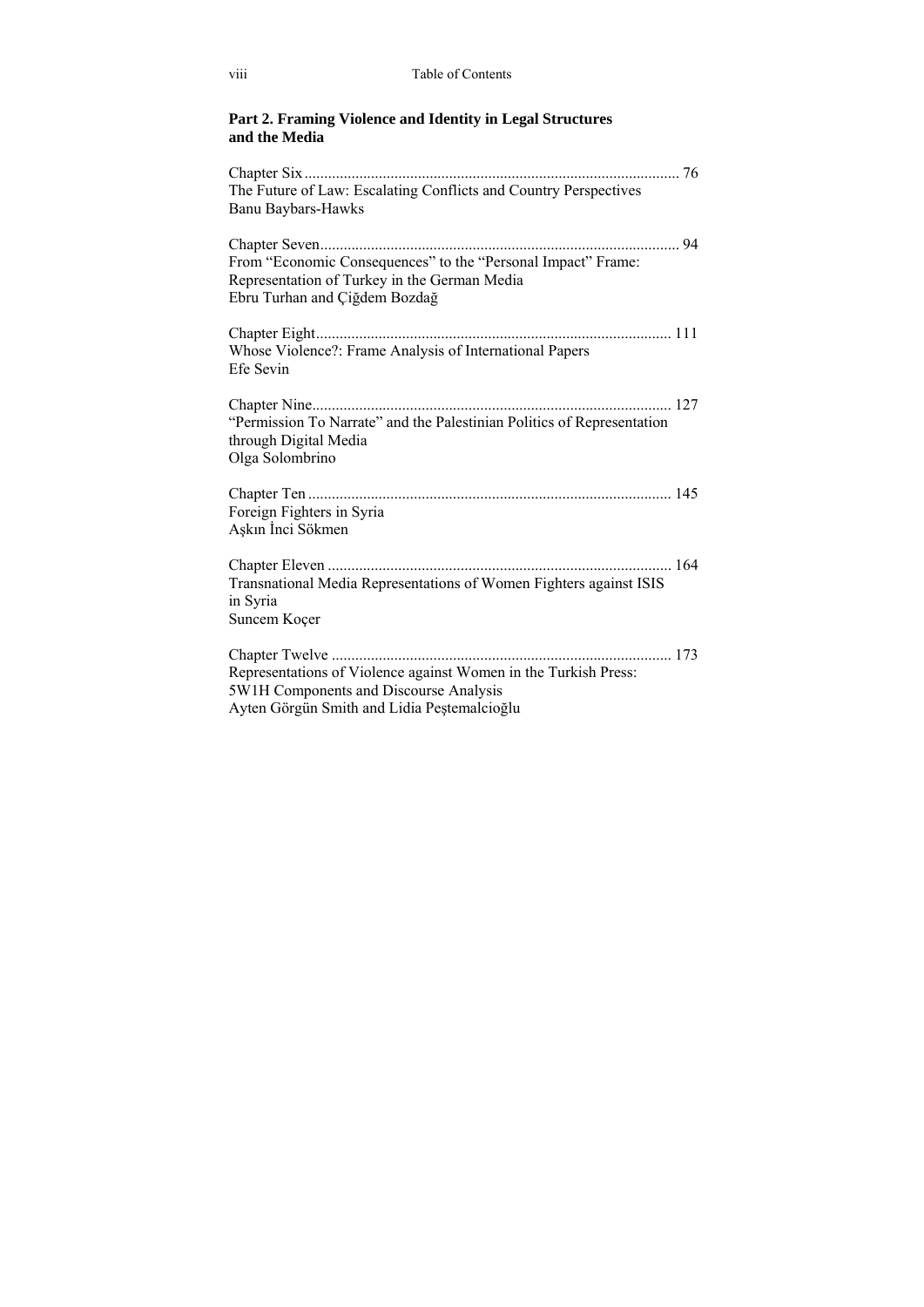| Framing Violence: Conflicting Images, Identities, and Discourses                                                                                     | ix |
|------------------------------------------------------------------------------------------------------------------------------------------------------|----|
| Part 3. Framing Violence: New Conceptualizations and Artistic<br><b>Expressions</b>                                                                  |    |
|                                                                                                                                                      |    |
| Economic Violence, Precariousness and Prosumerism<br>Sarphan Uzunoğlu                                                                                |    |
|                                                                                                                                                      |    |
| Insanity, Violence and Crisis: Cinnet Exhibiton<br>Gürkan Mıhçı                                                                                      |    |
|                                                                                                                                                      |    |
| Identifying Social Aspects of Terrorism on Human Behavior<br>with a Design Point of View: Form Follows Fear<br>Serkan Bayraktaroğlu and Çınar Narter |    |
|                                                                                                                                                      |    |
| Challenging Identities between Conflict and Negotiation<br>İrem İnceoğlu                                                                             |    |
|                                                                                                                                                      |    |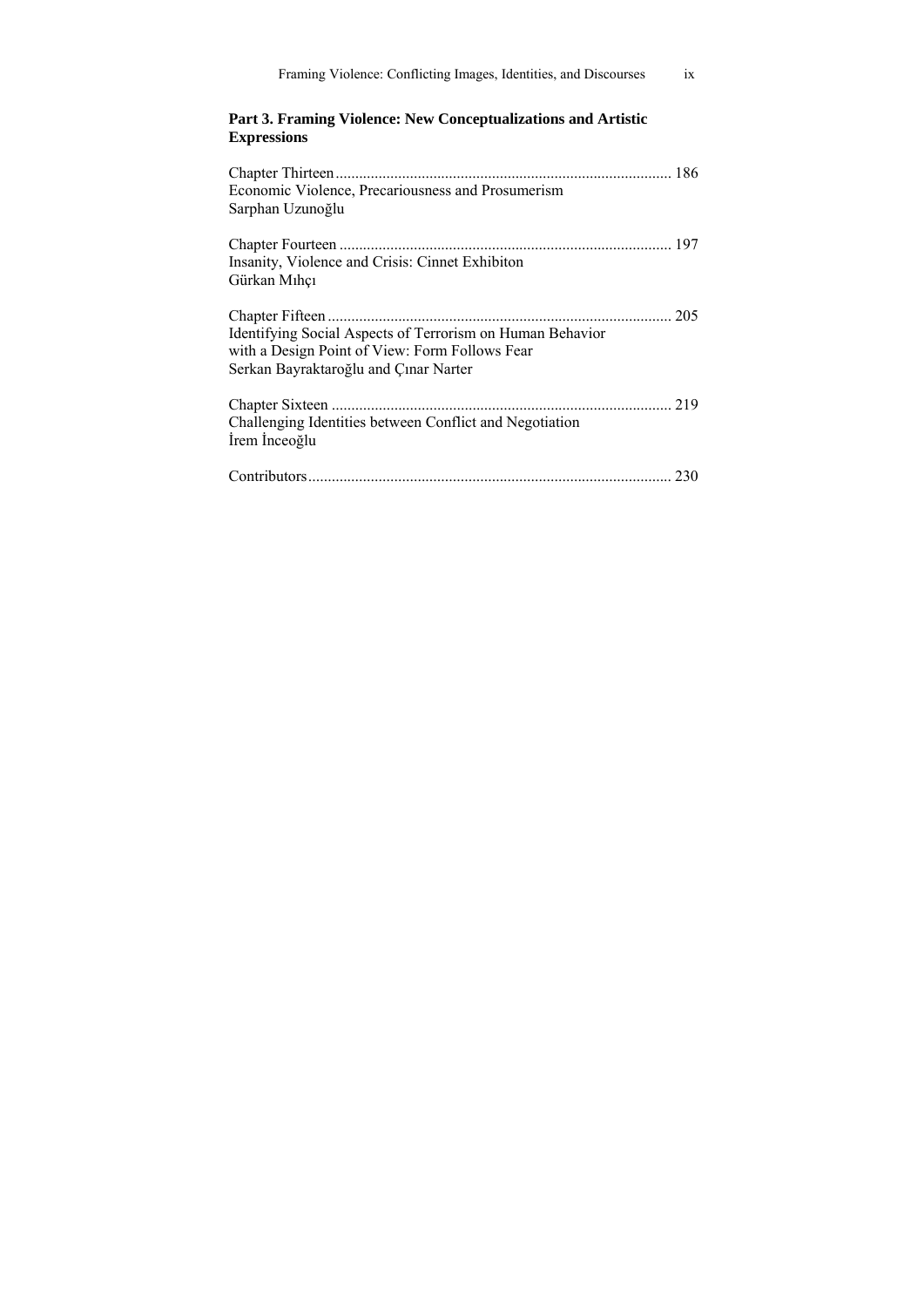# LIST OF FIGURES AND TABLES

| Figure 3-1. Proportional presence of Arab villains in American action |  |
|-----------------------------------------------------------------------|--|
|                                                                       |  |
|                                                                       |  |
| Table 7-1. German Newspapers and Their Orientation  100               |  |
|                                                                       |  |
|                                                                       |  |
|                                                                       |  |
| Figure 9-1. Screenshots of #NakbaSurvivor website 137                 |  |
|                                                                       |  |
| Figure 9-3. Screenshot of Humans of Palestine post on Facebook 140    |  |
| Figure 9-4. Screenshot of Humanize Palestine website 141              |  |
|                                                                       |  |
| Table 10.2. Al -Qaida's Foreign Fighters Route to Iraq and Syria 150  |  |
| Figure 11-1. NBC News coverage on September 10, 2014.  167            |  |
| Figure 11-2. Popular women's magazine Marie Claire covered the YPJ    |  |
|                                                                       |  |
|                                                                       |  |
|                                                                       |  |
|                                                                       |  |
|                                                                       |  |
|                                                                       |  |
|                                                                       |  |
|                                                                       |  |
|                                                                       |  |
| Table 12-9. Distribution of the scenes of the incident  181           |  |
|                                                                       |  |
|                                                                       |  |
|                                                                       |  |
|                                                                       |  |
| Figure 15-3. Ductile detailing of reinforced concrete structures  211 |  |
| Figure 15-4. Handmade Plastic Bottle Gas Mask from Gezi Protests      |  |
|                                                                       |  |
|                                                                       |  |
|                                                                       |  |
|                                                                       |  |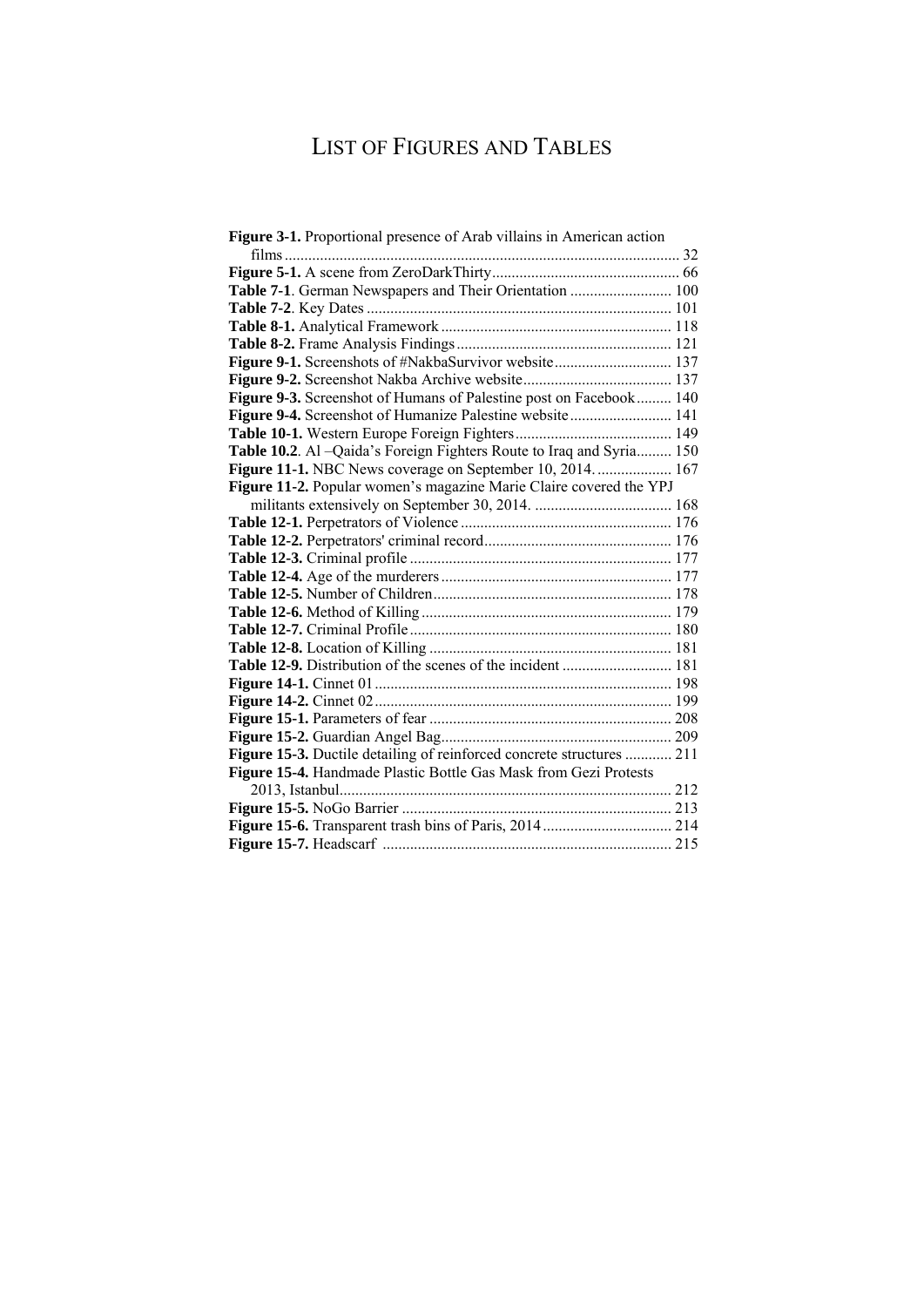### ACKNOWLEDGEMENTS

This edited volume is based on selected papers presented at the Fourth International Conference on Conflict, Terrorism and Society titled "Framing Violence: Borders, Conflicts, and Identities" held at Kadir Has University in Istanbul in April 2015. I appreciate all the support I received from Kadir Has University, as well as my colleagues at the Faculty of Communication.

I would also like to thank the participants of the conference, as their presentations and discussions played a crucial role in shaping the structure of this edited volume.

Very special thanks to all the contributors for the quality of the chapters and for their timely and kind responses to our every request, as well as their willingness to share their ideas with us while we were working on the volume. I would like to extend my gratitude to each, in order of appearance: Çağrı Yalkın, Lennart Soberon, Liam Harte, Charlotte Bence, Çiğdem Bozdağ, Ebru Turhan, Efe Sevin, Olga Solombrino, Aşkın İnci Sökmen, Suncem Koçer, Ayten Görgün, Lidia Peştemalcioğlu, Sarphan Uzunoğlu, Gürkan Mıhçı, Çınar Narter, Serkan Bayraktaroğlu, and İrem İnceoğlu.

I greatly appreciate the assistance I received from Namalie Jayasinghe with proofreading the chapters.

And of course, I would like to thank Michael Dean Hawks, Derin Kyle Hawks and the other members of my family for always being there for me.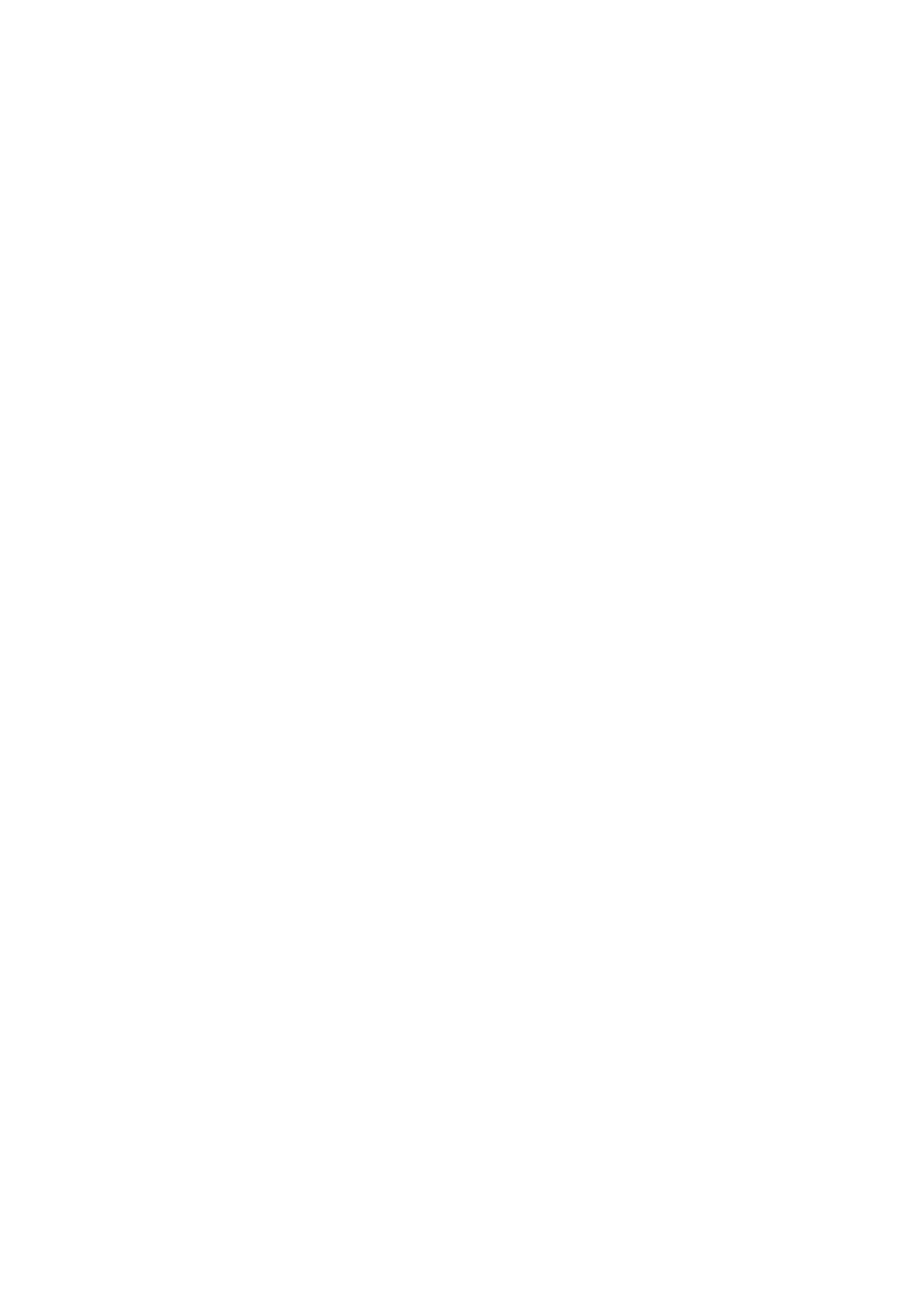### CHAPTER ONE

## FRAMING DECENTRALIZED, INDIVIDUALIZED AND MEDIATIZED VIOLENCE IN THE 21ST CENTURY

## SARPHAN UZUNOĞLU AND BANU BAYBARS-HAWKS

As a major theme in mythology, drama, literature, and popular culture; violence and terrorism have become trending topics in both the political and media spheres recently due to the rise of new actors all around the world. Every day we are faced with a new story of violence driven by states, individuals or non-state actors. We learn more about new organizations or individuals that instrumentalize violence with various motives.

The most important characteristic of violence that people agree on is that it is intentional. The World Health Organization (WHO) defines violence as "the intentional use of physical force or power, threatened or actual, against oneself, another person, or against a group or community, which either results in or has a high likelihood of resulting in injury, death, psychological harm, maldevelopment or deprivation" (WHO 2002).

If we Google the term violence, according to statistics that we come across in Google Trends, the leading subjects are "violence—TV genre," "domestic violence—field of study," while leading search terms are on "domestic violence," "domestic," "women violence," and "violence against women." Violence, according to Google – one of the most global manifestations of the new media world – is mostly conceptualized as domestic forms of violence. However, these are not the only definitions of violence. When talking about violence, we refer to different categories such as physical, non-physical, warfare, and others. Violence is in every aspect of our lives. It is nearly impossible to finish a political conversation without mentioning the role of violence or violent actors—especially in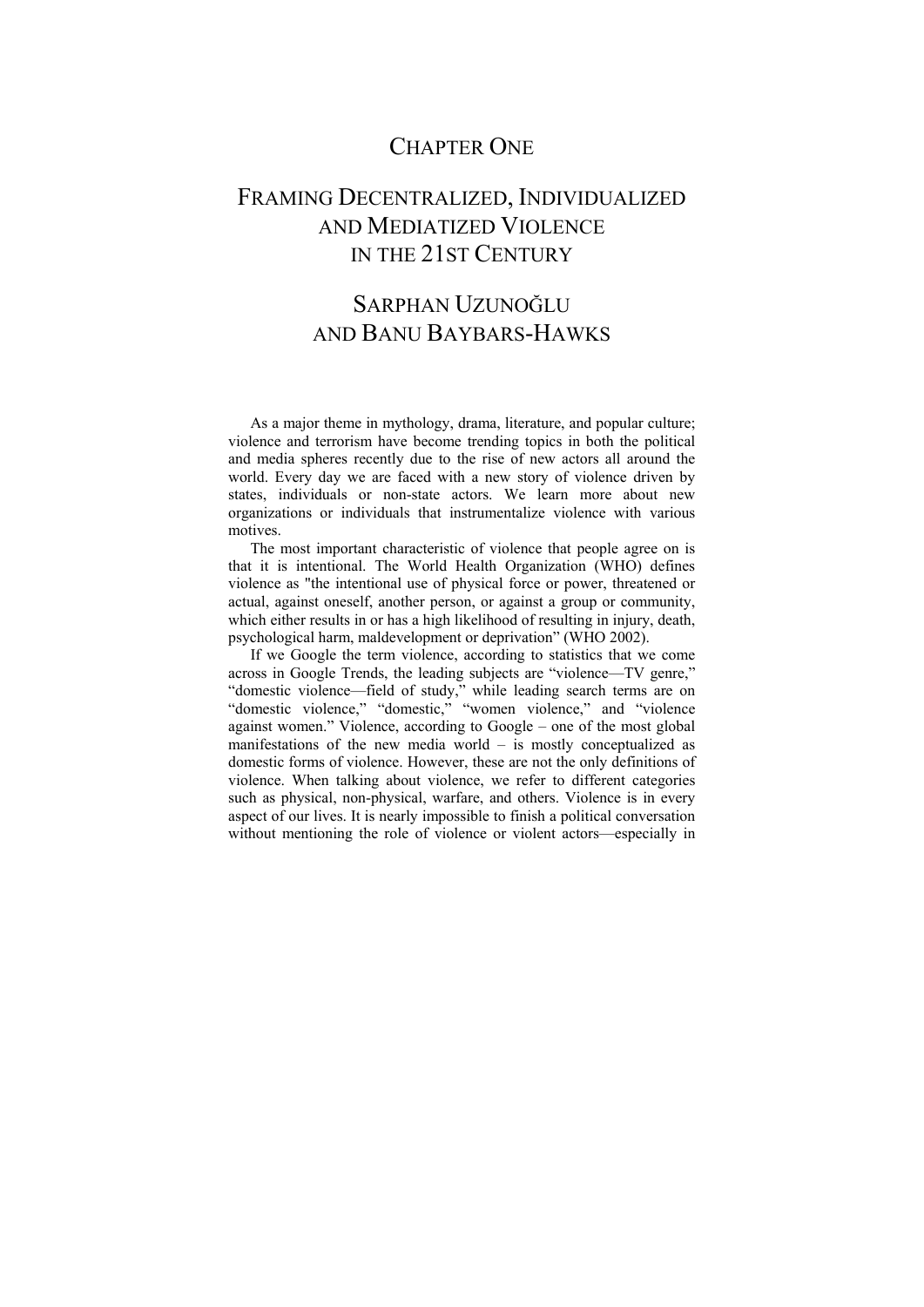conflict zones. From interpersonal relations to international politics, the role of violence has gained a critical importance. However, violence in the political sense is mostly studied and conceptualized as "terrorism." While there is no consensus on the definition of the term within the scholarly community, "terrorism" is generally seen as a politically motivated form of violence perpetrated against non-combatant targets by subnational groups or clandestine agents, usually intended to influence an audience (United States Department of State 2003, xii). In order to understand the concept of violence and how violence is framed or mediated, we need to understand the perceptions of violence and how these perceptions have evolved.

The  $20<sup>th</sup>$  century was a century of collective violence. Two great wars and many other wars and conflicts were experienced. It was reported by the New York Times that at least 108 million people were killed in the  $20<sup>th</sup>$ century during wars (Hedges 2003). Technology-driven violence has also given birth to non-violent movements which enjoyed discourses that were mostly based on voluntary participation and decentralization. From Mahatma Gandhi to Martin Luther King Jr., the rise of violence caused the rise of counter-violence voices around the globe, and their movements received global sympathy and support, even political success in the shortand long-term. However, there are still dozens of wars going on around the world and violence has become more visible than ever. This condition depends in part on the representation or framing strategies regarding violence and technological impact. The  $21<sup>st</sup>$  century marks the time when violence became decentralized and individual forms of violence became more visible through these new technologies, enabling the framing of violence to be easier for everyone, and changing the political context of the world regarding human rights. Non-violent, non-governmental organizations are gaining power, while armed non-state actors and individual or collective violence are also on the rise. Therefore, we cannot make a clear distinction between the  $20<sup>th</sup>$  and  $21<sup>st</sup>$  centuries but we can talk about decentralization and the borderlessness of violence, which are key factors when talking about how violence is framed.

The post-9/11 world of the  $21<sup>st</sup>$  century is still traumatized by violence but it is not alienated by it anymore. With emerging anti-terrorist governmental security strategies and the redesign of social life, different forms of violence are now a routine form of news content, and such forms are at the center of political conversations in new media spheres. Therefore, violence is not framed only by the media any more: mediatized cultures and the increasing use of new media technologies by the masses caused the emergence of new techniques framing each form of violence. In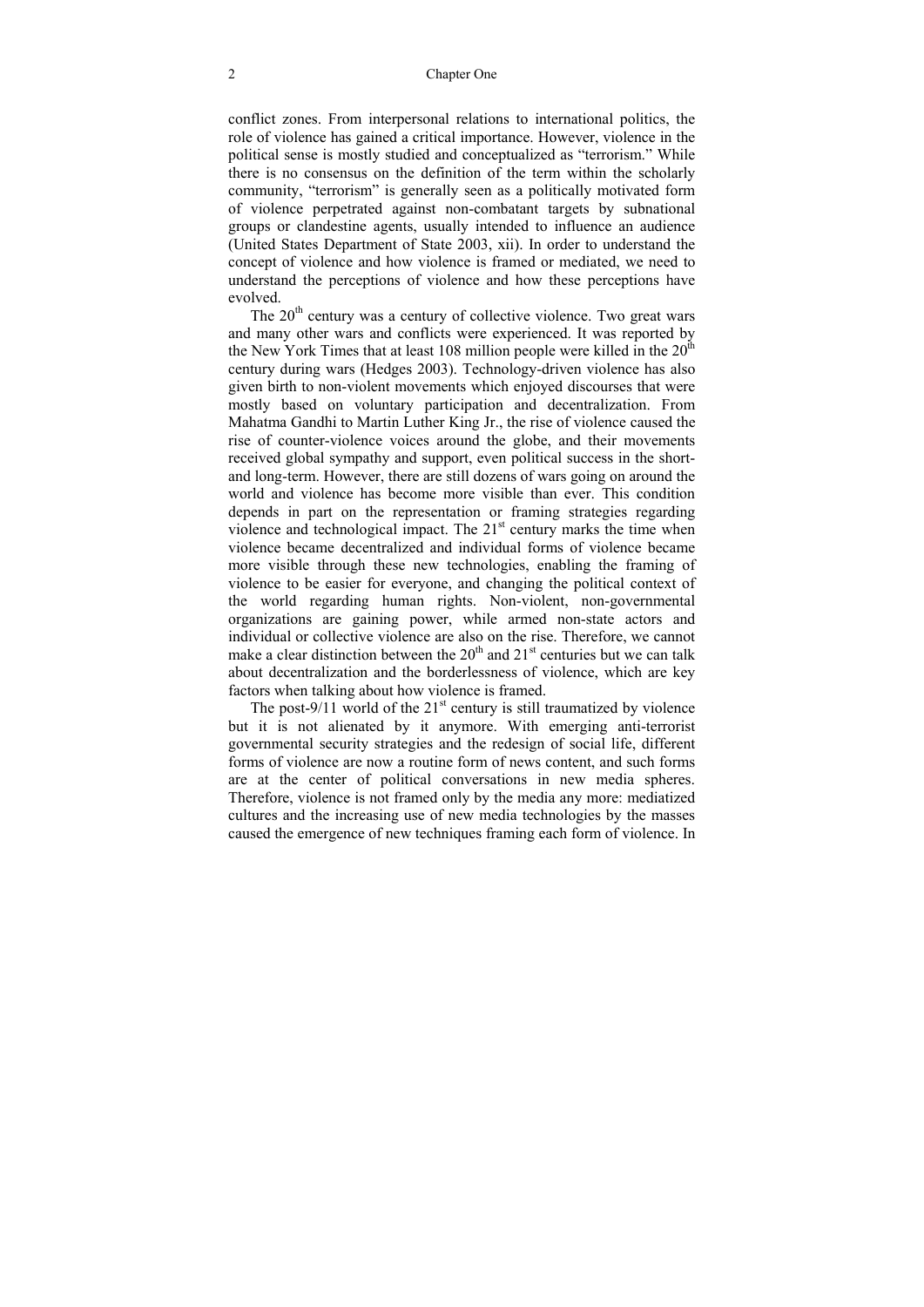terms of politically motivated violence or terrorism, the borderlessness of conflict and the structure of organizations such as the Islamic State of Iraq and Syria (ISIS) are observable in social networks. Today, thousands of messages directly supporting the acts of ISIS are shared on social networks (Narin and Ayaz 2016). There is a global network of people who communicate with each other via different social networks. From the PlayStation network to local social networks, violence is openly supported or manifested.

This is what makes framing violence in today's media sphere more difficult than ever. Snapchat or Instagram posts from the conflict zones are posted thousands of times each day and neither governments nor scholars have sufficient resources to study or analyze this kind of data, which are a result of physically decentralized but highly concentrated networks that grow day by day. Researching violence and conflict can be challenging for many reasons, including security risks to researchers and sources, restricted or lack of access to informants and field sites, and the poor reliability of official data. Likewise, research on framing violence is also difficult to do according to the decentralization and augmentation of media landscapes as exemplified below. Before explaining how these new difficulties emerged, first we should define how violence was traditionally framed.

#### **How is traditional media used to frame violence?**

Politically motivated and decentralized violent attacks all over the world are still dominating the global media agenda while terrorism and violence are mediatizing themselves through new strategies, gaining the sympathy of new audiences. Traditionally, these stories of violence and terror raise issues of conflict, power, and human integrity. Mass media simplify and standardize these stories, put them on a cultural assembly line, and build them into a daily ritual for nearly every home. Exposure to violence begins in infancy and continues throughout life. News content about war has become standardized, and visuals and information about war have become traditional news content. The saturation of modern cultures with mass-produced images of violence and terror becomes constant and inescapable. Since this is so, research on selective exposure, preferences, and perceptions may have only marginal significance. Studies of exposure to media violence reveal a limited number of influences such as the availability of different media and genres, socio-economic status, gender, and some selection patterns. Schramm's (1949) study on the reading of the news showed two basic preference patterns: stories yielding immediate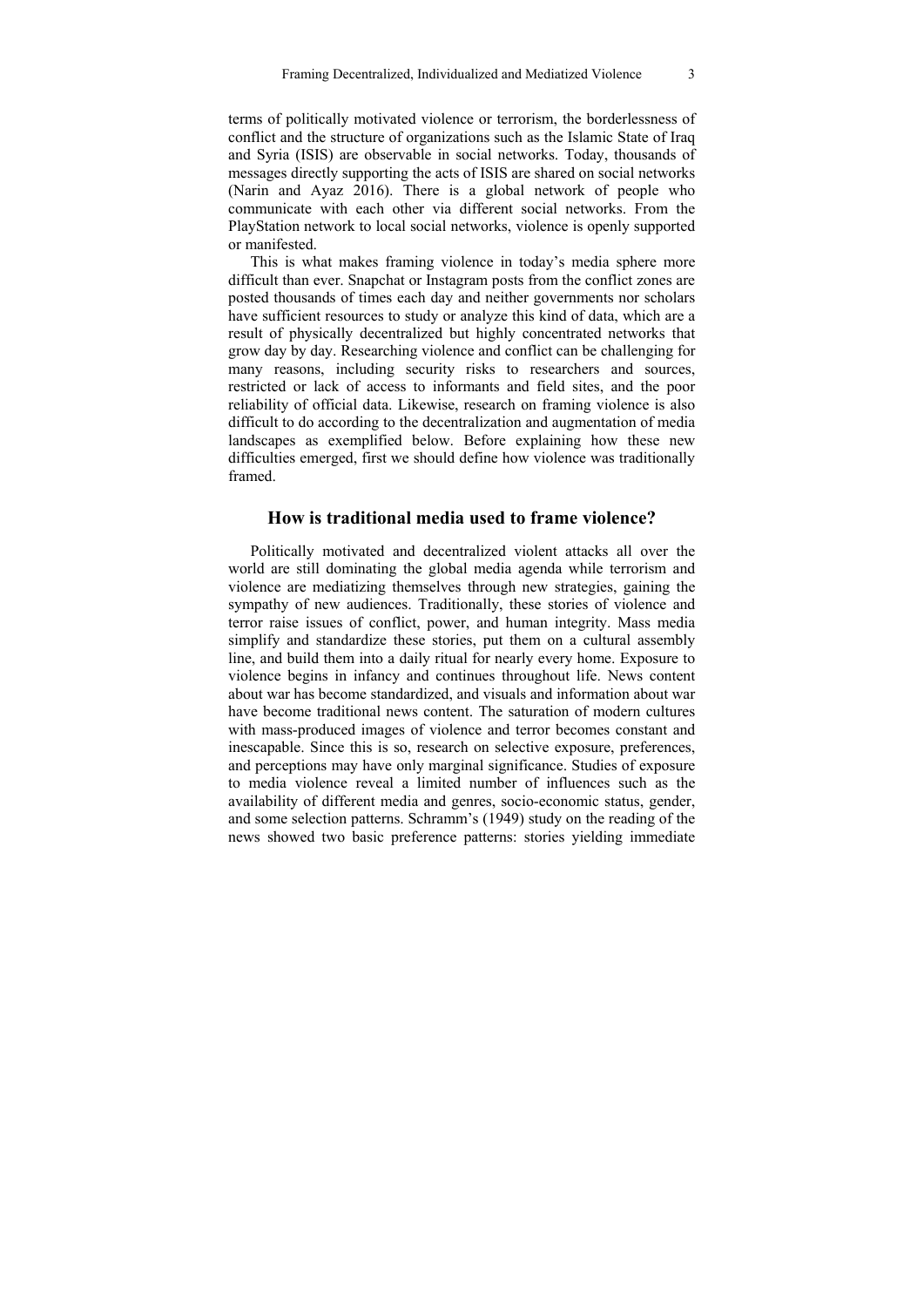reward (crime, corruption, accidents, disasters, sports, recreation, social events, and human interest), and those yielding delayed reward (public affairs, economic matters, social problems, science, education, and health). Higher levels of education led to an increased interest in delayed reward stories.

Most of the popular works about the representation of violence in the media were focused on the 20<sup>th</sup> century's American media sphere. Noam Chomsky has had an important role in helping us to understand the framing strategies of different forms of political violence by the media. Warfare, as the most recognized form of violence, is framed in mediascapes in problematic ways. Chomsky (2010) proposed that the American media during the Vietnam War were focusing more on why the United States (US) was not that successful in war rather than why war was a bad choice in the first place. This is basically a traditional perspective on mainstream media in the modern sense. Mainstream media organizations position themselves to be a representative of national interests, which is an ethically questionable approach. For instance, in the occupation of Iraq, mainstream media companies constructed a hegemonic discourse in line with the official government and military accounts of the conflict (Burrows 2013). Rather than questioning the results of the violence committed by every actor involved in the conflict and its social outcomes, mainstream media organizations mostly tend to frame the conflicts and wars as subjects regarding successes and achievements of the armies. Most of the time, due to national interests, the results of warfare violence were not covered by mainstream media organizations (Siegler et al. 2008). Media mainly focused on framing the political achievements of the war rather than the outcomes of the violence. This perspective is still not outdated, but with its dominant focus on political forms of violence and its focus on centralized types of wars, it is still missing the *zeitgeist* (soul of the era). However, Chomsky (1995) also proposed that American culture has always been driven by violence, stating that the power structure and economic system were based essentially on the extermination of the native populations and the control over slaves. Chomsky also referred to the American culture as a culture of violence and this term can be used to define the contemporary global culture. From video games to the content of the Internet, tools of violence or violent content are becoming more and more available and new generations are born into this culture of violence. This provides a different narration of violence than the violence we observe in daily national newspapers and magazines. This is problematic as it has been found that there is a positive relationship between playing violent games and aggressive behavior, decreasing the prosocial behavior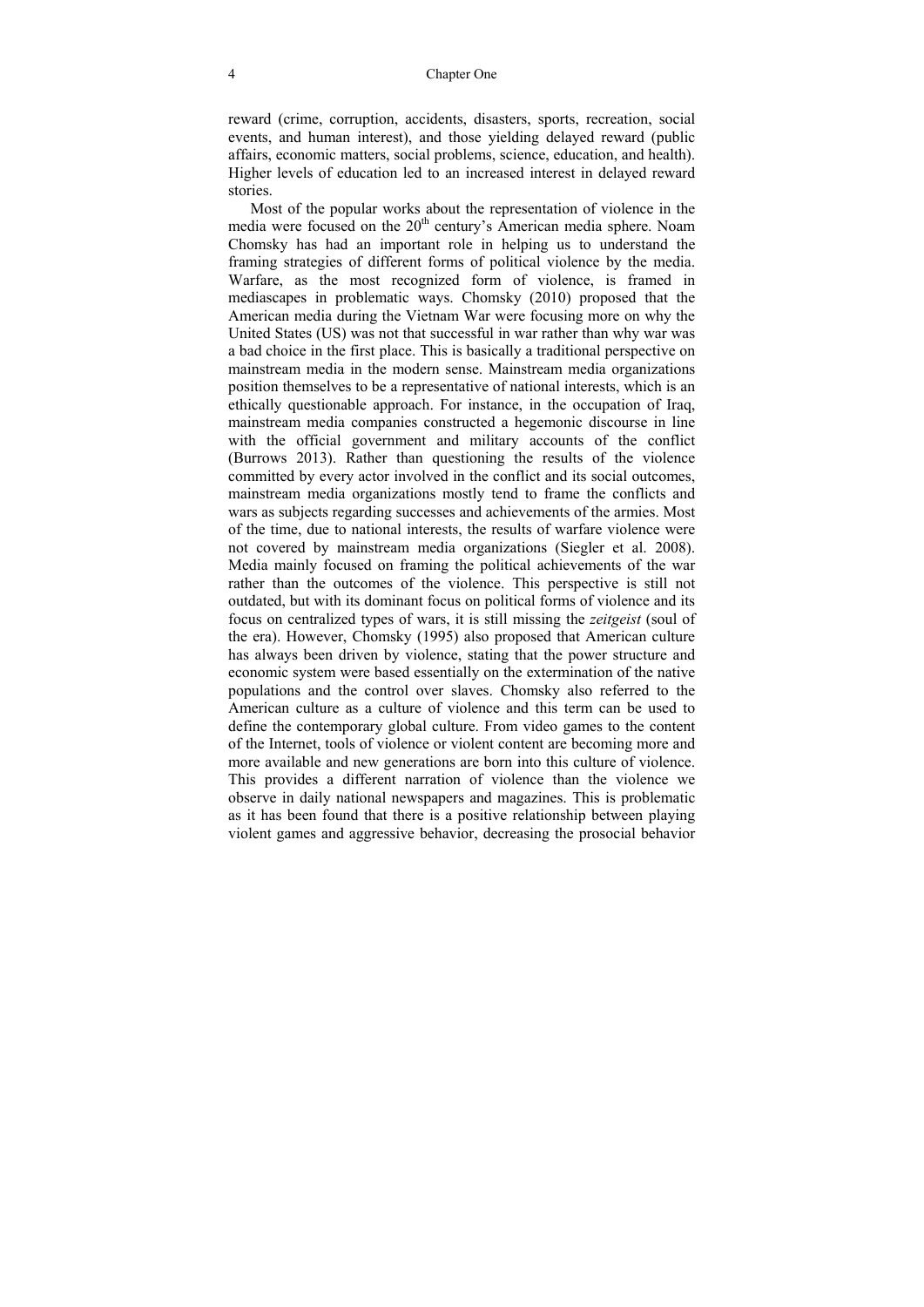level of people (Anderson et al. 2004). From the Deep Web to other black market zones, acts, visual materials, and tools of violence became more reachable for millions of people who have basic new media literacy skills. It is nearly impossible to combat against such violence-motivated new media organizations, as one of the major characteristics of these terrorist websites is their ability to manage the rapid changes of Internet addresses (Lewis 2002, 114).

### **Why do we need to study more than conventional media to see how violence is framed?**

Based on the facts outlined above, we should analyze more resources in addition to the traditional media outlets with atypical research methods, and we should not only depend on the platforms that are assumed to have content related to politics or violent actors. We need to admit that each media sphere can represent or reproduce violence. Accordingly, conventional research methods are insufficient to understand how violence is framed in the new media sphere or how media itself has become a tool for organizing violent acts. As terrorism is now mediatized and has gone across the well-known structures of traditional media, not only has the content of the violence changed, but also the ways that the framings of violence are reproduced or consumed.

#### **What is new about framing violence in the 2010s?**

Our basic understanding of violent conflicts is influenced by the interpretative frames in which they are placed. The selection of a level of explanation for contemporary violent conflict is a serious political act in the sense that representations have political implications. The way in which violent incidents are coded and categorized will play, intentionally or not, a role in casting blame and responsibility. From colonial racism, to the Cold War, and to the War on Terror, different systems of "knowledge" have all produced "authorities" who define and interpret local incidents of violence, but also, and more importantly, act upon these interpretations. The portrayal of a bar room brawl as an "ethnic clash," car-burnings in French suburbs as the "new intifada," and sexual violence in the Democratic Republic of the Congo, Syria or Iraq as "a weapon of war" are examples of how violent acts are increasingly framed in terms that are removed from—but certainly feed into—the local settings in which they occur. Conversely, violence is not a geographically limited agenda or a theme that can be explained only through physical forms or political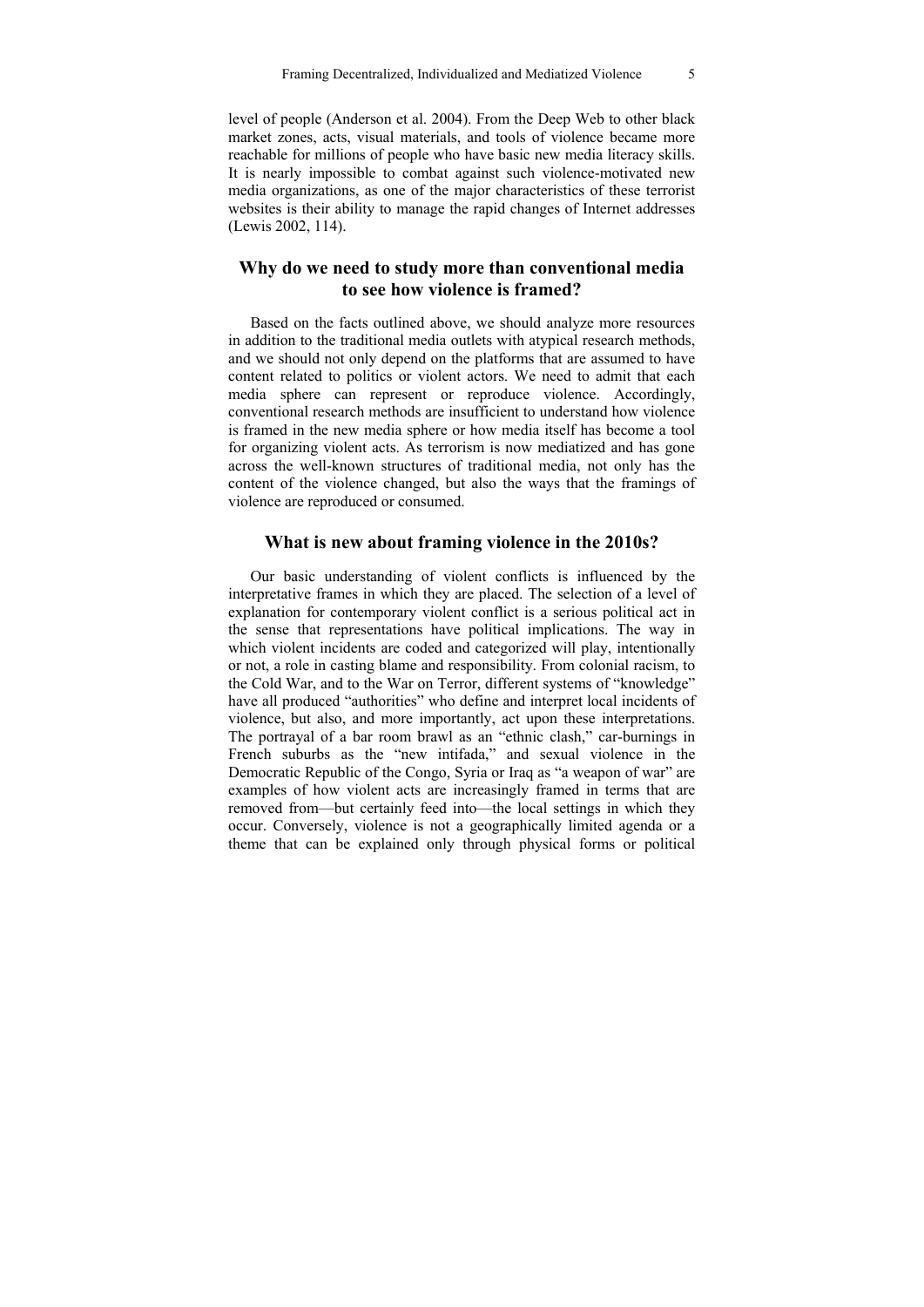#### 6 Chapter One

motivations. While politically motivated violence is still the one most frequently represented in conventional media, new and contemporary forms of violence are experienced in digital spheres or financial markets. Even different forms of art are used as forms of violence (Moody 2007). Due to this variety, violence has been discussed in various disciplines ranging from literature to computer programming studies. However, most of the works regarding violence in media studies should be questioned in order to gather a rational understanding of how to frame violence in the media sphere.

### **What should we be careful about in our media studies on framing violence?**

Media's role in framing violence should not be caricaturized nor reduced into a massive effort or contribution by the sinister. There are also some points that need to be addressed under this context. For example, demonizing the media is not the best method for counter-violence action or strategies. The media are also influential counter-violence instruments, and traditional subjects, conceptions, and themes in violence studies are not sufficient to respond to the nature of violence that is experienced globally.

#### **Chapter Contents**

The chapters in this volume explore many of the questions that have arisen regarding violence. As a result of the emergence of new forms of violence, the mediatization and new conceptualizations of violence have also begun to be studied. *Framing Violence* provides case studies across an array of geographies while also proposing some theoretical and conceptual explanations. This book is divided into three parts. The title of the first part is "Framing Violence and Conflict in Pop Culture."

#### **Part I**

The first part starts with the chapter of Çağrı Yalkın. Her chapter, titled "Vicarious Violence: Fear of Occupation and Gendered Consumption of Turkish Soap Operas", discusses the gendered aspects of the reception of Turkish soap operas in the ex-Ottoman cultural field. Yalkın focuses on the present-day fear and remembrance of the Ottoman occupation in the Balkans where the Turkish entertainment industry is currently gaining more power. Observing the behaviors of soap opera consumers in the Balkans, Yalkın proposes that the fear of the invader and the ethnic and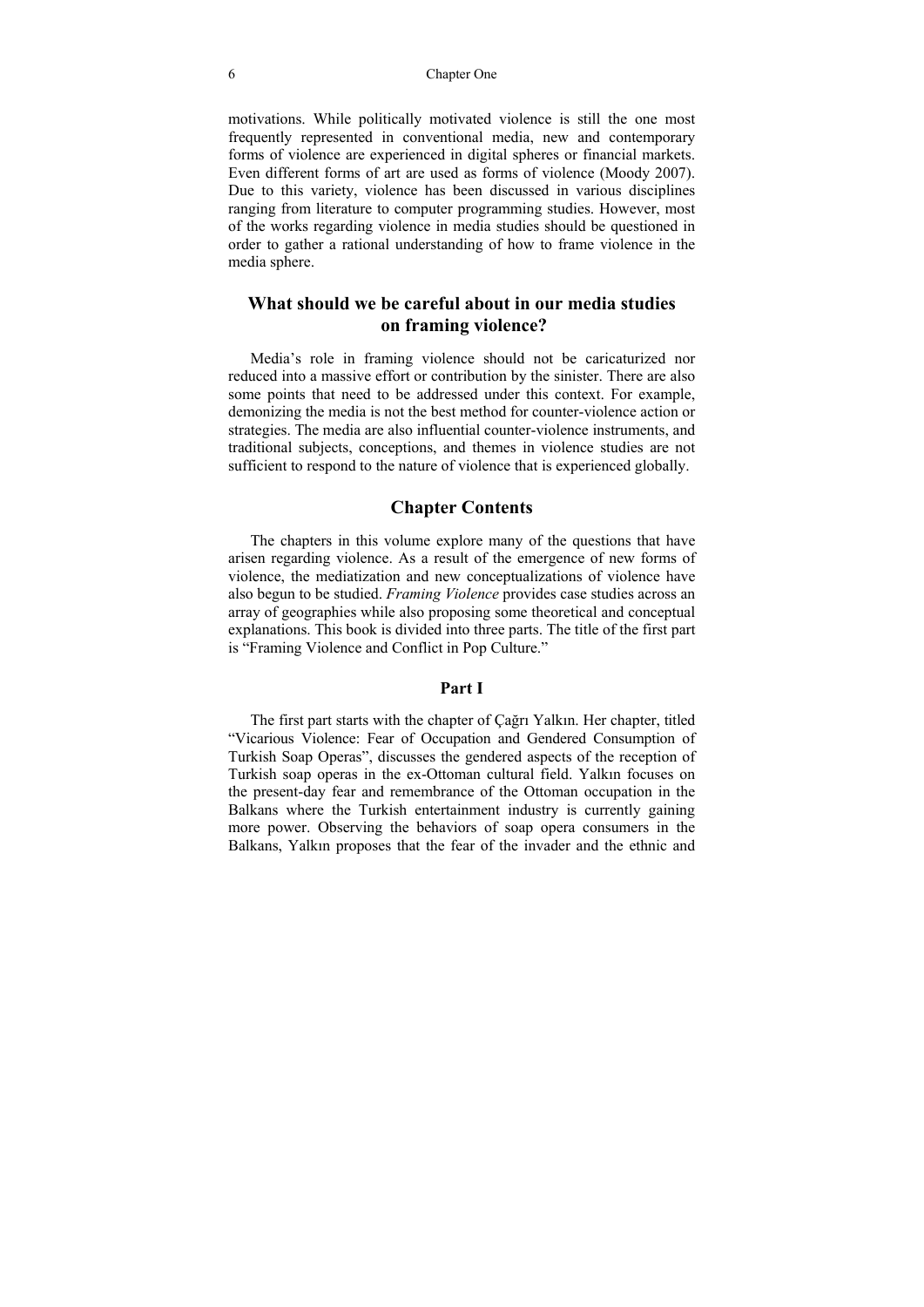cultural "contamination" associated with it has been sustained. While the reception and consumption of soap operas can be different across the Balkans, these soap operas create a new platform to negotiate their contested common history.

In the chapter carrying the title "Outmoded Evils: A Longitudinal Analysis on the Arab-as-villain in Post-9/11 American Action Cinema," Lennart Soberon focuses on the enemy images in the post-9/11 entertainment industry, and how the Middle East has been exoticized in Hollywood. Proposing that Arabs are still portrayed as villains through a genre-defined role, Soberon provides a detailed analysis that underlines that Arabs no longer occupy the space of Hollywood's villain of the week.

In Chapter Four, Liam Harte elaborates on how terrorist violence is narrated in popular culture. Harte, in his chapter titled "Evil, Necessary and Otherwise: Narratives of Terrorist Violence in Popular Culture," claims that news frames and genres of fictional terrorism narratives resemble each other and that there are three main categories available: Violence as an always unjustifiable issue, violence as necessary for radicalization, and lastly, using violence in an emergency situation to fight terrorism. Analyzing several movies, he states how these themes in counter-terrorism narration are old and omnipresent, and concludes that these frames produced by popular culture tell us how to consume the news.

 In Chapter Five titled "Legitimacy at 24 Fps: How *Zero Dark Thirty*  Negotiates the Death of the Other," Charlotte Bence discusses the representation of the legitimacy of death in war films, focusing on how *Zero Dark Thirty* signals a shift in how scholars conceptualize the relationship between law and violence. Bence's main focus is on how a prisoner of war, accused of supporting terrorism, is turned into *homo sacer*  (the accursed man) so that the act of torture is permitted within the law.

#### **Part II**

The second part of the book is composed of the chapters dealing with how violence and identities are framed in legal structures and the media. The sixth chapter of the book is titled "The Future of Law: Escalating Conflicts and Country Perspectives." In her chapter, Banu Baybars-Hawks explains the relationship among terrorism, media and the law, observing the legal spheres in the US and Turkey. She argues that incidents of terrorism appeared to be the primary justification used by both the Turkish and American governments to impose restrictions on fundamental rights and freedoms. Emphasizing the importance of a healthy balance between national security and individual rights and freedoms, Chapter Six ponders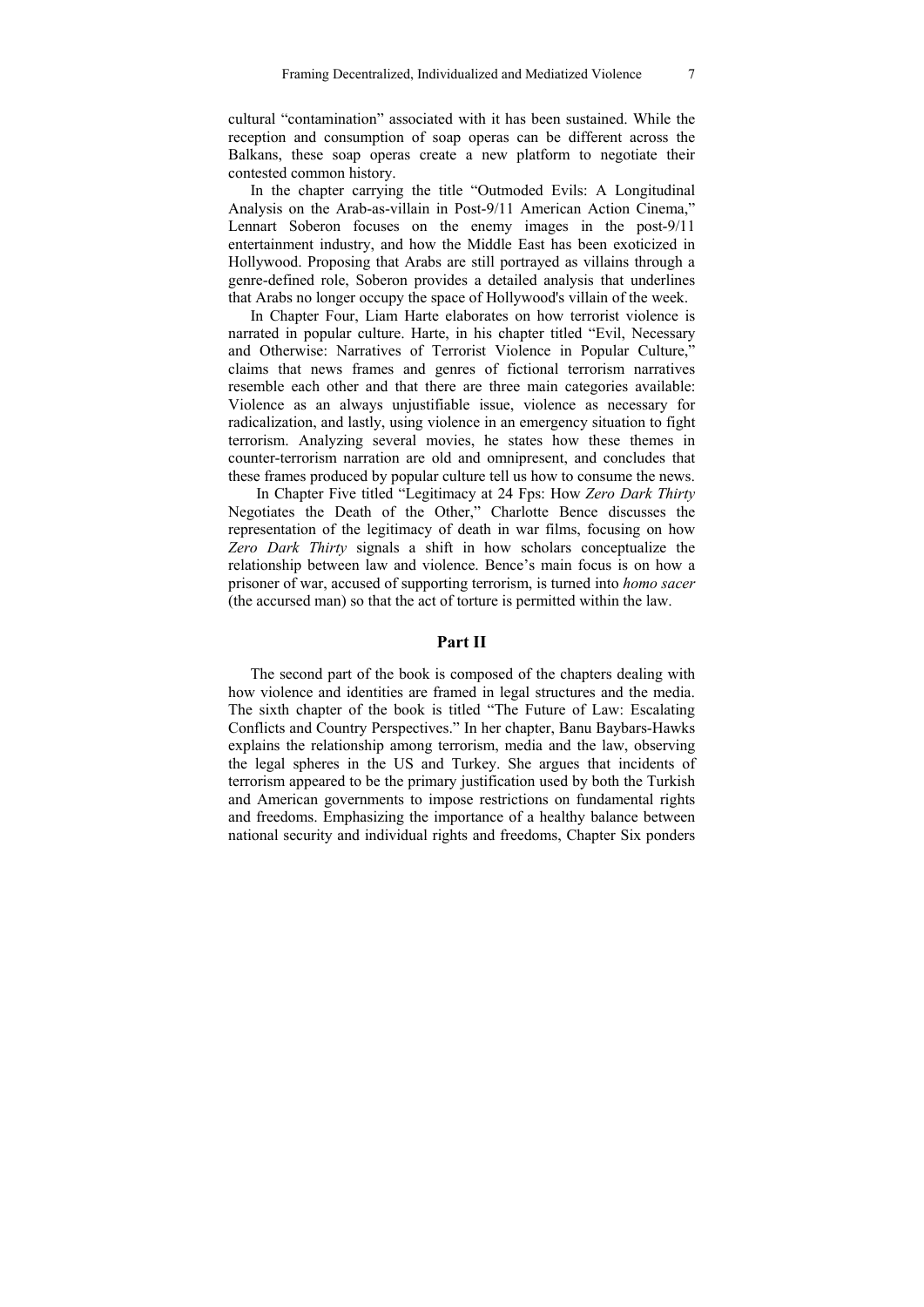on the possible negative outcomes of anti-terrorist laws, such as not respecting the fundamental values of modern democracies.

In "From Economic Consequences to the Personal Impact Frame: Representation of Turkey in the German Media," Çiğdem Bozdağ and Ebru Turhan clarify how Turkey is framed in the German media. Focusing on the media framing of the German mainstream press for Turkey since early 2013, the authors argue that there has been a sharp turn in the framing of Turkey by major German newspapers. Paying particular attention to the similarities and differences of framings between the rightwing and left-wing newspapers on the representation of the Justice and Development Party (AKP) government and the Turkish president Recep Tayyip Erdoğan, the authors note an increase in the negative tonality in the German media in relation to Turkey.

In Chapter Eight, "Whose Violence?: Frame Analysis of International Papers," Efe Sevin questions the framing of violence with reference to its impact on public diplomacy. Sevin examines the media portrayals of violence and identity during the Ferguson shooting and the subsequent protests by the international press. The research unpacks the relationship between a country's official international communication attempts—or public diplomacy—and the media frames used by the foreign press.

In Chapter Nine, "'Permission to Narrate' and the Palestinian Politics of Representation through Digital Media," Olga Solombrino focuses on Palestinian politics of representation, emphasizing the importance of the permission to narrate for everyone in the digital sphere. Solombrino sees the configuration of the new media environment as the new space for expression and self-representation, contributing to a demarginalization and a reaffirmation of the identity and agency of Palestinians.

In Chapter Ten, Aşkin İnci Sökmen studies the role of foreign fighters in the Syrian war. Looking into the complex structure of the civil war where multiple groups are involved, Sökmen highlights the impact of foreign fighters whose numbers are believed to be about 25,000 people from more than 100 countries. In this chapter, Sökmen defines and states the push and pull factors involved in becoming a foreign fighter.

Suncem Koçer, in Chapter Eleven, explores the representation of women who fight against ISIS by transnational media institutions. Koçer examines the YPJ (Women's Protection Unit), which represents 35% of the YPG (People's Protection Unit) forces fighting against ISIS. While the broader dominant media frames are embodied by representations of women fighters in Kobane, it is stated that the historical construct of these women is based on difference, namely as sexualized, exotic, and oriental or "abnormal" objects, while they are also functioning as publicizing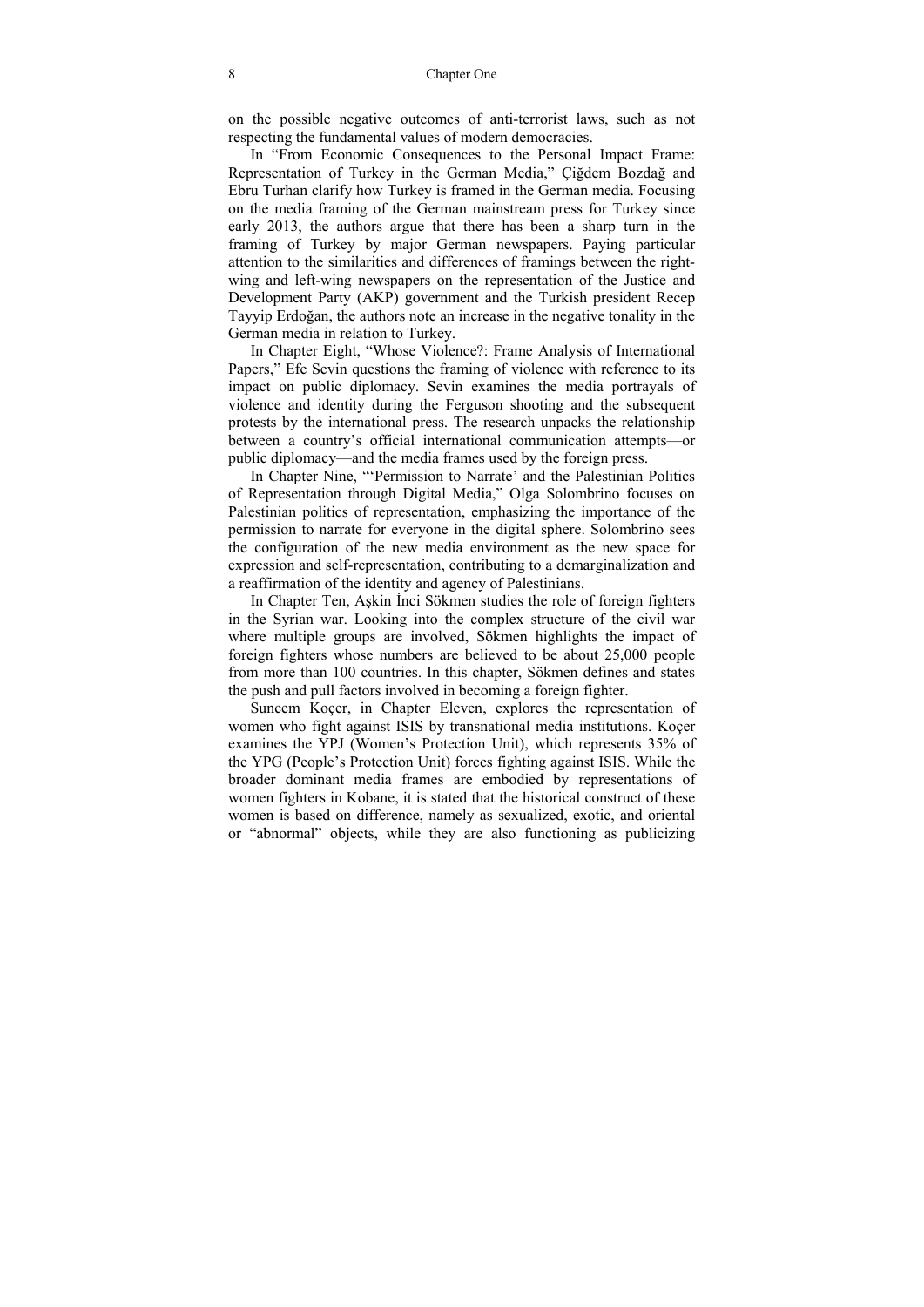subjects. Koçer suggests that the Western publics, who were attracted by the images of female guerrillas fighting against ISIS, are now following the Kurdish stance in the Syrian war.

In Chapter Twelve, titled "Representations of Violence against Women in the Turkish Press: 5W1H Components and Discourse Analysis," Ayten Görgün Smith and Lidia Peştemalcıoğlu investigate representations of violence against women in the Turkish press. Observing 5W1H components and analyzing the discourse in Turkish newspapers, this chapter underlines that the discourse practiced in the news covering violence against women legitimizes and normalizes "violence against women," by using dramatic and romantic words in the headlines.

#### **Part III**

The third part of the book focuses on the new conceptualizations in violence studies and covers chapters analyzing artistic expressions of violence. In Chapter Thirteen, Sarphan Uzunoğlu takes precarity as a form of financial violence in decentralized digital markets and media spheres. Underlining the importance of assured labor, Uzunoğlu proposes that the digital sphere as a globally reachable market is open to financial exploitation, which enables financial violence to be practiced free from borders, laws, and other similar limitations. Emphasizing the evolution of production processes and the rise of social networks, Uzunoğlu points out the shift from consumerism to prosumerism.

The fourteenth chapter of the book carries the title "Insanity, Violence and Crisis: Cinnet Exhibiton." In this chapter, Gürkan Mıhçı elaborates on his first solo exhibition called *Cinnet.* "Cinnet" is a Turkish word related to violence and insanity. He uses this term as a metaphor for the capitalist society. Mıhçı reveals how the capitalist society is in a crisis and how this crisis causes insanity and violence.

In Chapter Fifteen, Çınar Narter and Serkan Bayraktaroğlu focus on the social aspects of terrorism, specifically looking at design. Narter and Bayraktaroğlu aim to identify prominent designs that specifically focus on security, how security concerns determine the use of these objects, and how these designs address security needs in public areas.

The final chapter of the book, titled "Challenging Identities Between Conflict and Negotiation", is written by İrem İnceoğlu. The study is based on data collected during a civic initiative project called BAK, which is designed as a cultural collaboration and exchange project. In the chapter, she analyzes the role of effective communication and collaboration between the young adult BAK participants from eastern and western cities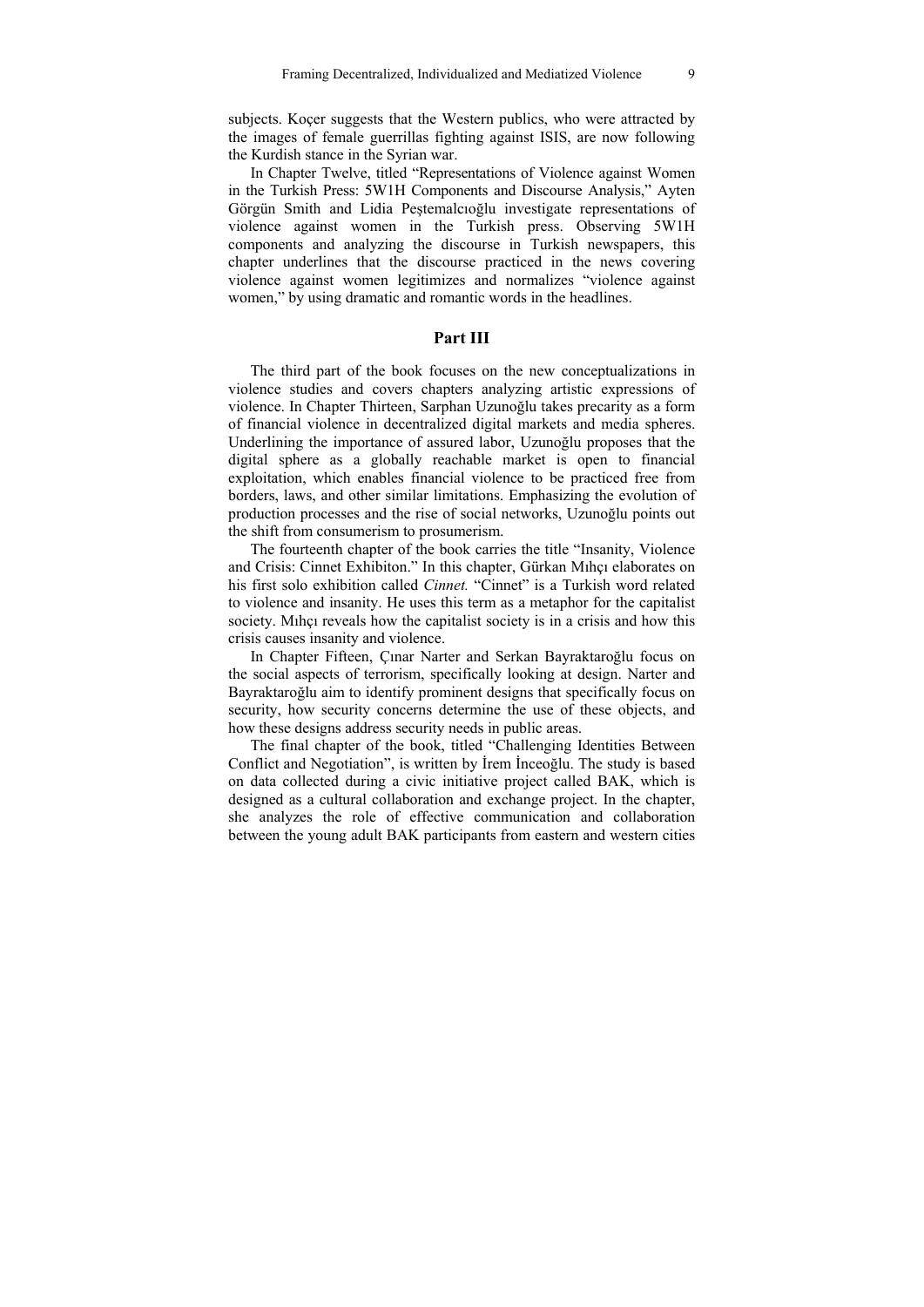in Turkey, focusing on everyday life discourses including the ones in relation to food, gender, city, and memory. She concludes by arguing that communication involves the creation, construction, and interweaving of situated meanings and discourses not only towards external settings but also towards the internalized ones during encounters in the BAK project.

### **Works Cited**

- Anderson, C. A., Carnagey, N. L., Flanagan, M., Benjamin, A. J., Eubanks, J., & Valentine, J. C. 2004. Violent video games: Specific effects of violent content on aggressive thoughts and behavior. *Advances in experimental social psychology*, *36*, 200-251.
- Burrows, D. 2013. *Framing the Iraq war: a critical analysis of the mainstream western news media's explanations of violence during the occupation of Iraq.* (Doctoral dissertation, University of Kent).
- Chomsky, N. 1995. On Violence and Youth. https://chomsky.info/1994\_\_\_\_02/
- —. 2010. İktidarı anlamak. *Çev: Taylan Doğan, İstanbul: BGST*.
- Hedges, C. 2003. "'What every person should know about war.'" *The New York Times*, July 6, sec. Books/Chapters. http://www.nytimes.com/2003/07/06/books/chapters/0713-1sthedges.html.
- Lewis, J. A. 2002. *Assessing the risks of cyber terrorism, cyber war and other cyber threats*. Washington, DC: Center for Strategic & International Studies.
- Moody, S. 2007. Art and Violence. *Center for Latin American Studies, University of California Berkeley, January*, *31*.
- Narin, B. and Ayaz, B. 2016. Tweeting for Jihad: ISIS supporters on twitter. The 5<sup>th</sup> International Conference On Conflict, Terrorism and Society, Kadir Has University, Istanbul, 12-13 April 2016.
- Schramm, W. 1949. "The Nature of News." *Journalism and Mass Communication Quarterly* 26, no. 3: 259.
- Siegler, A., Roberts, L., Balch, E., Bargues, E., Bhalla, A., Bills, C., Dzeng, E. et al. 2008. "Media coverage of violent deaths in Iraq: an opportunistic capture-recapture assessment." *Prehospital and disaster medicine* 23, no. 04 (2008): 369-371.
- United States Department of State. 2003. Patterns of Global Terrorism. Washington, DC: Office of the Secretary of State.
- Viswanath, K. 2015. The Contribution of Traditional and New Media to Violence and Potential Remedies.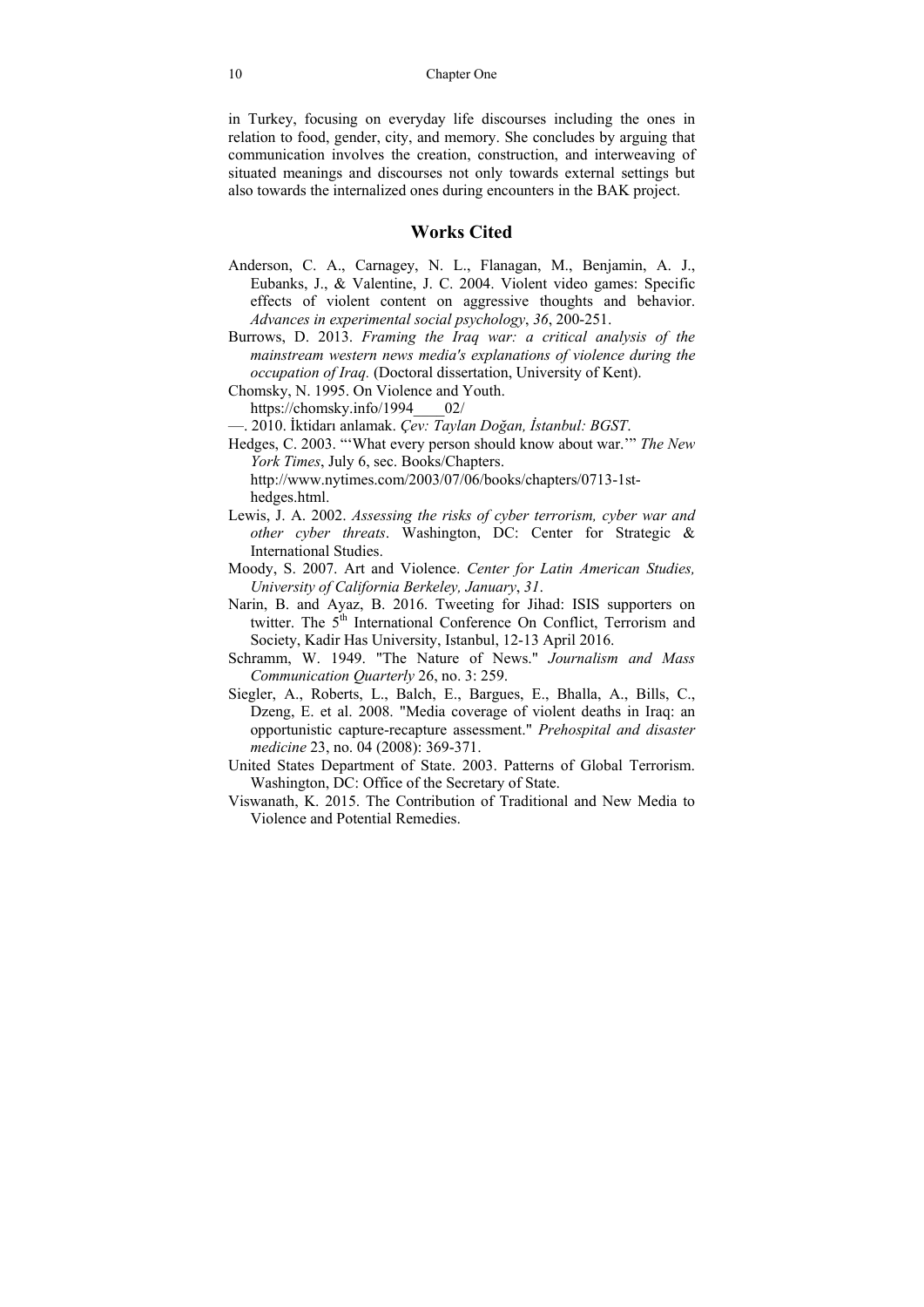http://www.nationalacademies.org/hmd/~/media/7C93D638E35C4944 AA26492FA9F52EFD.ashx

World Health Organization. 2002.

 http://www.who.int/violenceprevention/approach/definition/en/ [Latest reach: 08.06.2016]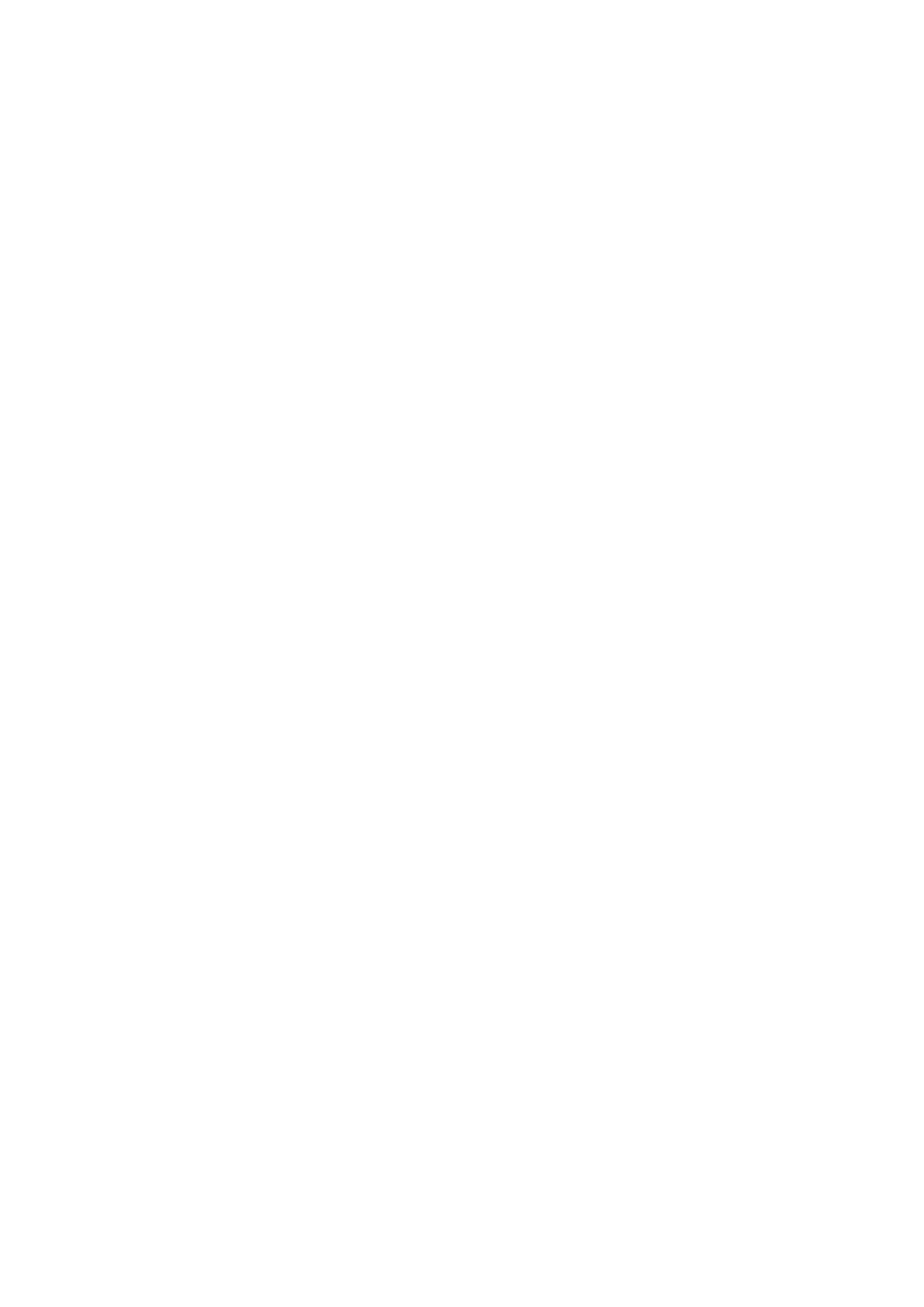# **PART I. FRAMING VIOLENCE AND CONFLICT IN POP CULTURE**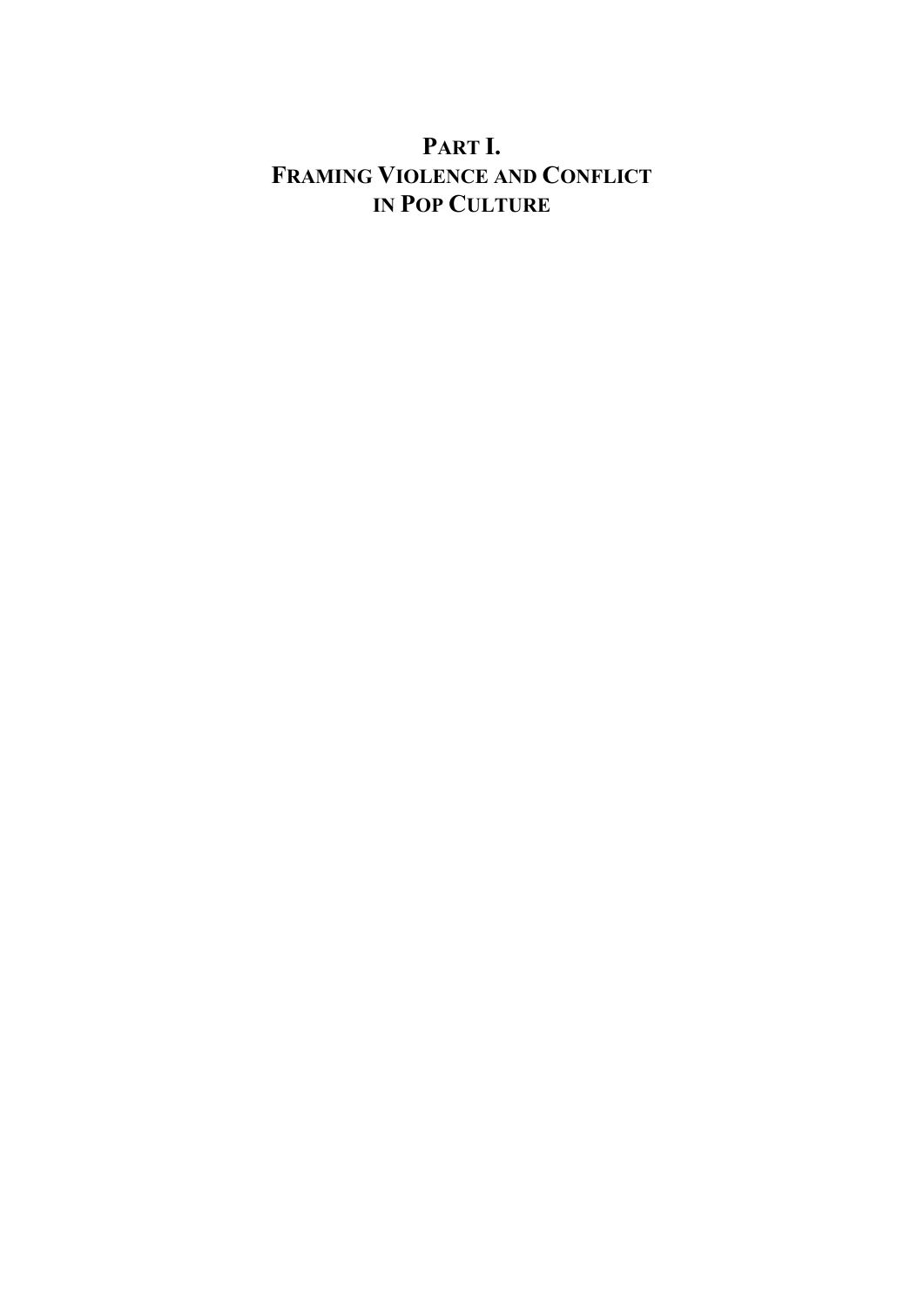### CHAPTER TWO

# VICARIOUS VIOLENCE: FEAR OF OCCUPATION AND GENDERED CONSUMPTION OF TURKISH SOAP OPERAS

### ÇAĞRI YALKIN

### **Introduction**

The aim of this study is to understand the gendered aspects of the reception of Turkish soap operas in the ex-Ottoman cultural field. To accomplish this, the focus is on the present-day fear and remembrance of the Ottoman occupation in the Balkans. The Turkish entertainment industry was a 6 billion USD business in 2008, and has achieved a major player status in the Balkans and the Middle East as a result of the airing of the show, *Noor*, which triggered a Turkish soap opera mania. The Turkish soap opera, *The Magnificent Century*, is watched in 43 countries by over 200 million people (Rohde 2012)*.* Around 100 Turkish soap operas are exported to North Africa, the Balkans, the Middle East, Asia, and Latin America.

The post-colonial Ottoman area is conceptualized as a cultural field, a notion borrowed from Adrian Athique (2008). He suggests using the cultural field as a structure for locating media communities as a site of social practice. He conceptualizes a media audience as the inhabitants of a cultural field: this community is formulated as a population constructed through its participation in the production, distribution, or consumption of a media artifact (Athique 2008). Bernard Lewis (1992) also notes that the early Ottoman Empire recruited its slaves from the Balkan Christian population. Consequently, some people in the Balkans still hold negative sentiments and fear toward Turkey and Turkish cultural goods such as soap operas.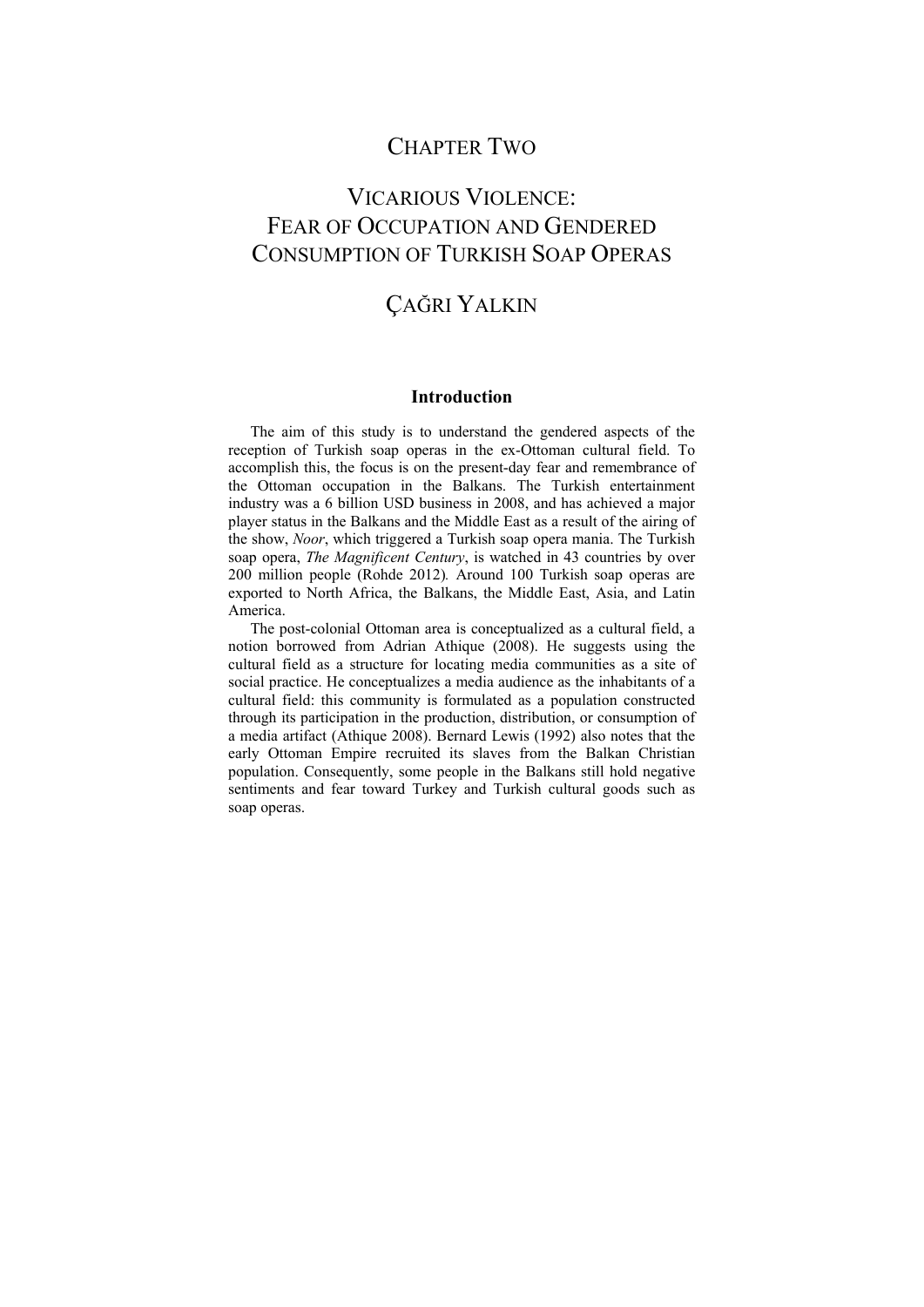#### **Literature Review**

Historically, today's nation-states that are (geographically speaking) in the ex-Ottoman sphere have had troubled pasts with the Ottoman Empire. According to Suhnaz Yılmaz and Ipek Yosmaoğlu (2008), the Ottoman legacy did not invoke a positive image in the countries that were under the rule of the Ottoman Empire in the Balkans and the Middle East. For example, the tense relationship between the Orthodox Balkan countries and Turkey took the form of the hated neighbor truism (Miscevic 1999), as a consequence of ethno-religious tensions dating back to the Ottoman times and minority rights issues within the past century. The Turkish Foreign Ministry's goal of "zero problems with Turkey's neighbors," which was popularized by the former Foreign Minister Ahmet Davutoğlu's book *Strategic Depth* (2001), aimed at a new era of foreign policy that sought to overcome the conflicts between Turkey and its neighbors. *Strategic Depth* suggested that Turkey functions as the center of the last non-Western civilization basin and claims that Turkey does not have any imperial agenda, and that Turkey's relationships with the former Ottoman regions are reminiscent of Japan's influence over the Eastern Pacific region (Davutoğlu 2001). However, by claiming Turkey as the center of the last non-Western basin, this agenda ran the risk of positioning Turkey as the potentially hegemonic party, which was also accentuated by Turkey's history as the former Ottoman Empire.

Noting this potential avenue for tension, the reception of Turkish soap operas in the Balkans and the Middle East has been studied from a variety of perspectives. International relations interpreted the rise of Turkish soap operas in the ex-Ottoman sphere as a manifestation of Turkey's expanding influence in the region, with an underlying neo-Ottomanist restoration (Fisher Onar 2009). Brljavac (2011) interpreted the export of Turkish soap operas as Turkey's attempt to enter the European Union through the Balkan doors. Dimitar Atanassov (2013, 41), in his extensive review of the image of Turkey and Turkish society in Bulgaria, noted that the "Turkish series are not only mediation tools. They have considerable meaning creation potential–position, reserved for academic players on the field in the past" and that the Turkish soap operas were able to deal with the hard nationalistic narratives by meeting the Bulgarian audience's expectations, regional representations, and cultural richness and depth.

The question of hegemony has also been studied in previous consumer culture accounts of Turkish soap operas (e.g. Buccianti 2010; Yalkin and Mumcu 2012) and warrants further evaluation. In order to figure how this presents itself in the gendered aspects of the reception of soap operas, the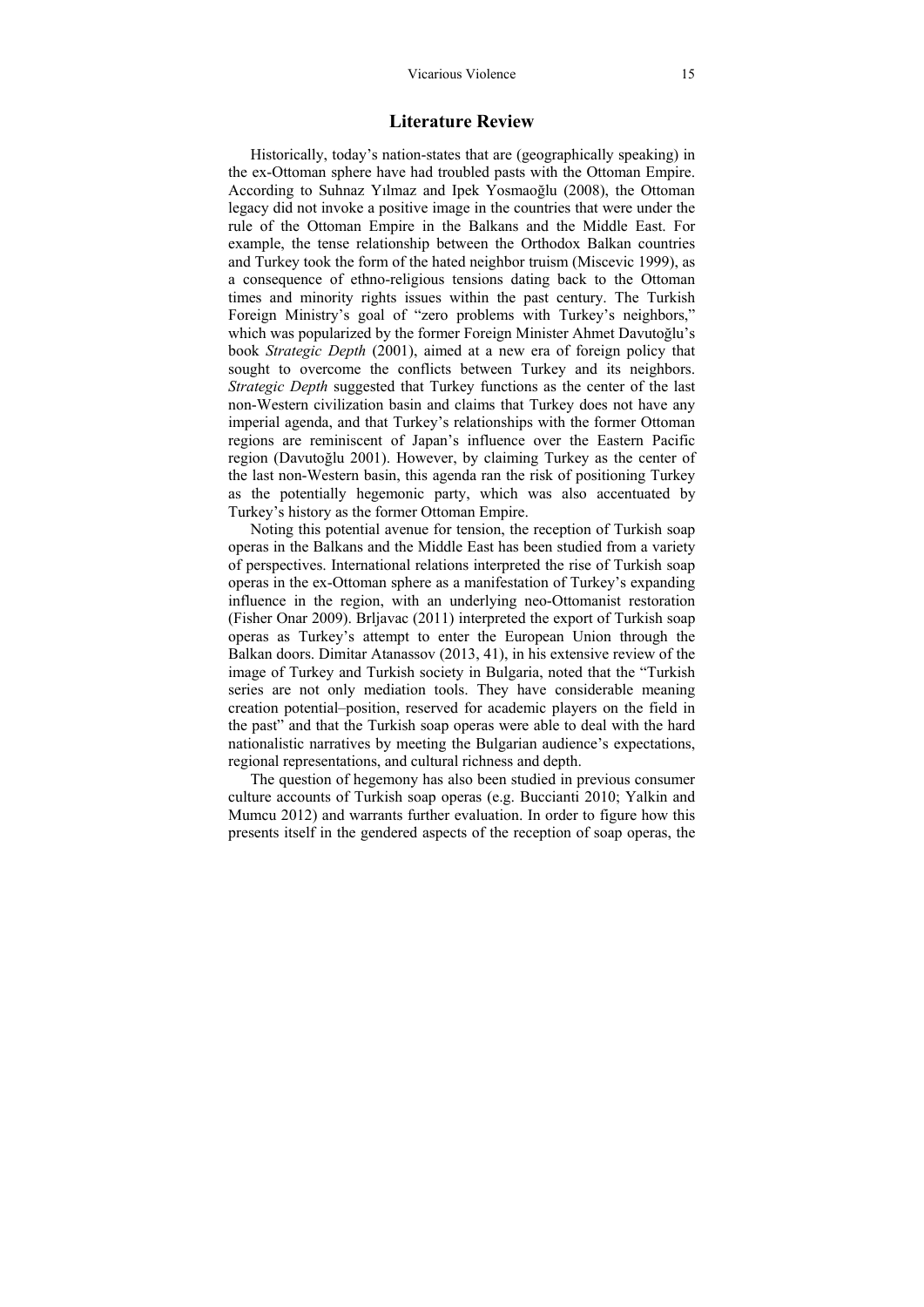focus will be on how consumers perceive and negotiate the prevalence of Turkish soap operas, as "the standard soap themes are family interrelations, romantic triangles, money, and its relationship to power, and social issues" (Allen 1995, 6). According to Jennifer Hayward:

Soaps keep their viewers coming back by skilled appropriation of serial techniques that have existed for centuries. For example, like Dickens they draw heavily on theatrical plotting and in particular on the 19<sup>th</sup> century 'well made play' production and consumption strategies. (1997, 134)

One property of soap operas is that they function as resources that are drawn on for use in everyday life (e.g. Abu-Lughod 1995; Spence 1992), which may explain their popularity in the tense ex-Ottoman cultural sphere. Stephen Crofts (1995) charts the cultural conditions such as price, scheduling, local mediascape, unemployment, and publicity that turned the Australian soap opera *Neighbours* into a post-colonial success in the United Kingdom. Miller (1995) studied the consumption of *The Young and the Restless* in Trinidad and uncovered how the soap opera transformed the nature of everyday gossip. Tamar Liebes and Elihu Katz (1990) found that Israeli viewers used *Dallas* as a site to reflect on their identities by being morally, playfully, ideologically, and aesthetically involved, and that Russian immigrants in Israel watched Dallas not only to admire the wealth and drama, but to also ridicule American values. Opposing sentiments such as acceptance/resistance, hatred/fascination, and consumption yet rejection may also be present in the reception of Turkish soap operas in the Balkans.

### **Method**

Online ethnography, termed netnography (Kozinets 2002), is the online study of consumer communities. As an anti-consumption or resistive context, an online forum dedicated to everything about the Slavic world named *Slavorum* (www.slavorum.com) has been identified. This website has had heated debates on what the positive reception of Turkish soap operas meant for the Balkans and some Slavic countries. Online communities such as *Slavorum* are tangible for participants (Kozinets 2010, 12):

Because culture is unquestionably based within and founded on communication […] online communication media possess a certain ontological status for their participants. These communications act as media of cultural transaction—the exchange not only of information, but of systems of meaning.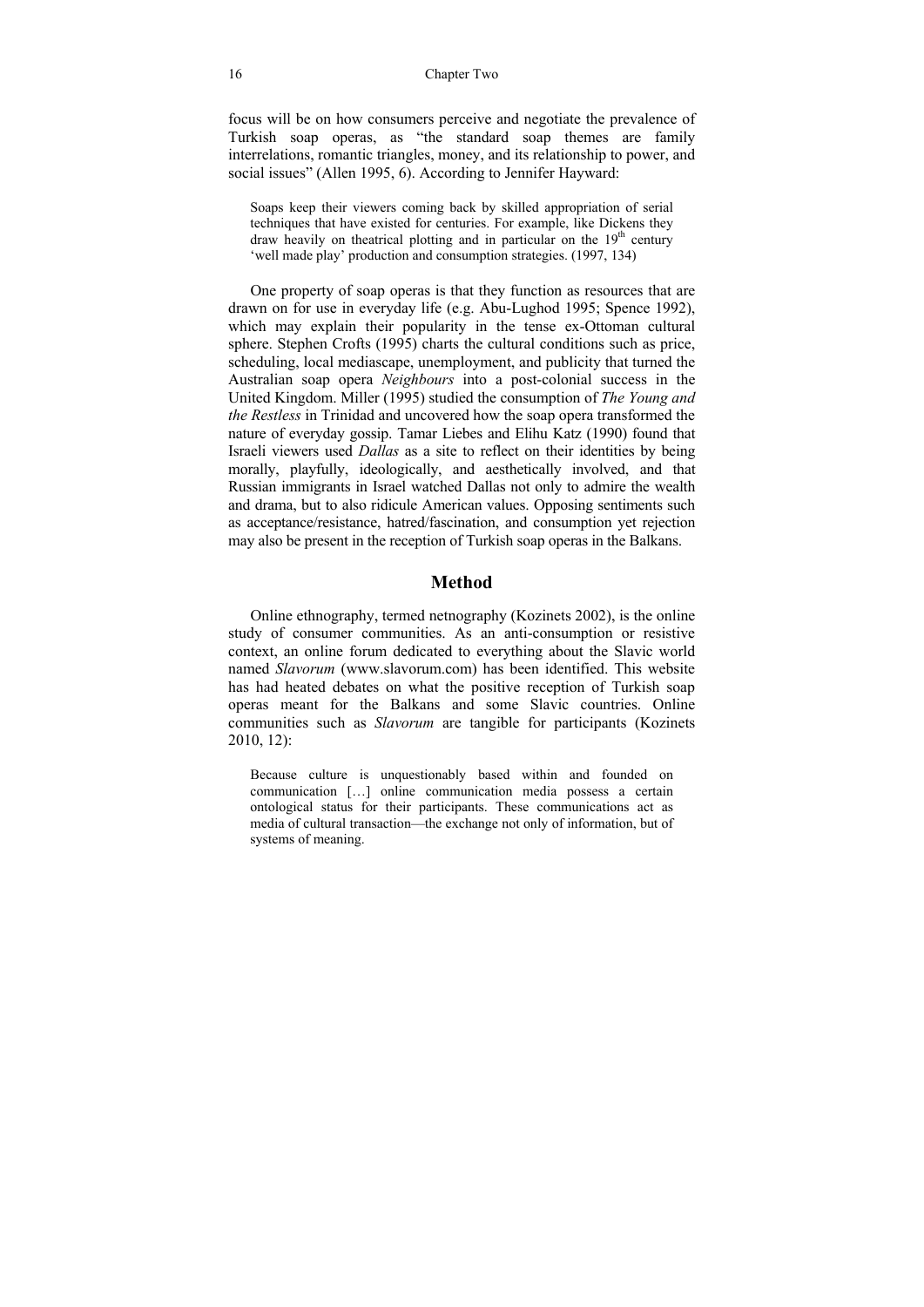Since *Slavorum* "writers" build and exchange their own systems of meaning over time, what has been written on the topic has now become the culture of this online community. The discussion on http://www.slavorum.org /forum/discussion/comment/44626/#Comment\_44626 was followed for an extended period of time for the purposes of netnography. The writers' nicknames have been removed; only their genders are indicated.

### **Findings**

The findings indicate that (anti)-consumers interpret the shared troubled past by consuming or non-consuming soap operas, and that their reception takes two forms: 1) The male interpretation focuses on the memory of the Ottoman invasion as violence and resistance; and 2) The female interpretation focuses on the issue of female empowerment.

#### **Memory: Occupation and Slavery**

The argument that soap operas were a form of soft power quickly found similar and counter arguments in that the prevalence of Turkish soap operas on Bulgarian television (TV) was a new form of hegemony (see Yörük and Vatikiotis 2013). One of the contributors to *Slavorum* thought that Turkish soap operas were the tools through which the Turks mentally occupy and enslave the Slavic ethnicity, likening the average TV viewer to a garbage can. This is very similar to the accounts of viewers in Ien Ang's (2013) study on the consumption of *Dallas*, where the show was dismissed and condescended to precisely because it was mass culture. While other discussants point out that they are surprised that the Slavs, especially from Bulgaria and Serbia, would be watching these shows, these soap operas are perceived on the whole as an attempt of the neo-Ottomans to wield soft power and to change the Slavic people's opinions about the Turks. Some opponents suggested banning the soap opera, *The Magnificent Century*, which revolves around the life of Sultan Suleiman the Magnificent and his wife, Hürrem (Roxalena), as the only solution suitable to combat the contamination created by these Turkish productions:

I don't see anything racist with wanting to ban turkish [*sic*] shows in Slavic countries. Slavic countries should not tolerate TV shows that promote the culture and country that has occupied them for centuries […] We don't want turds [*sic*] or ur [*sic*] degenerate culture in our countries. Nor do we have anything in common with u [*sic*] mongrels. (Male)